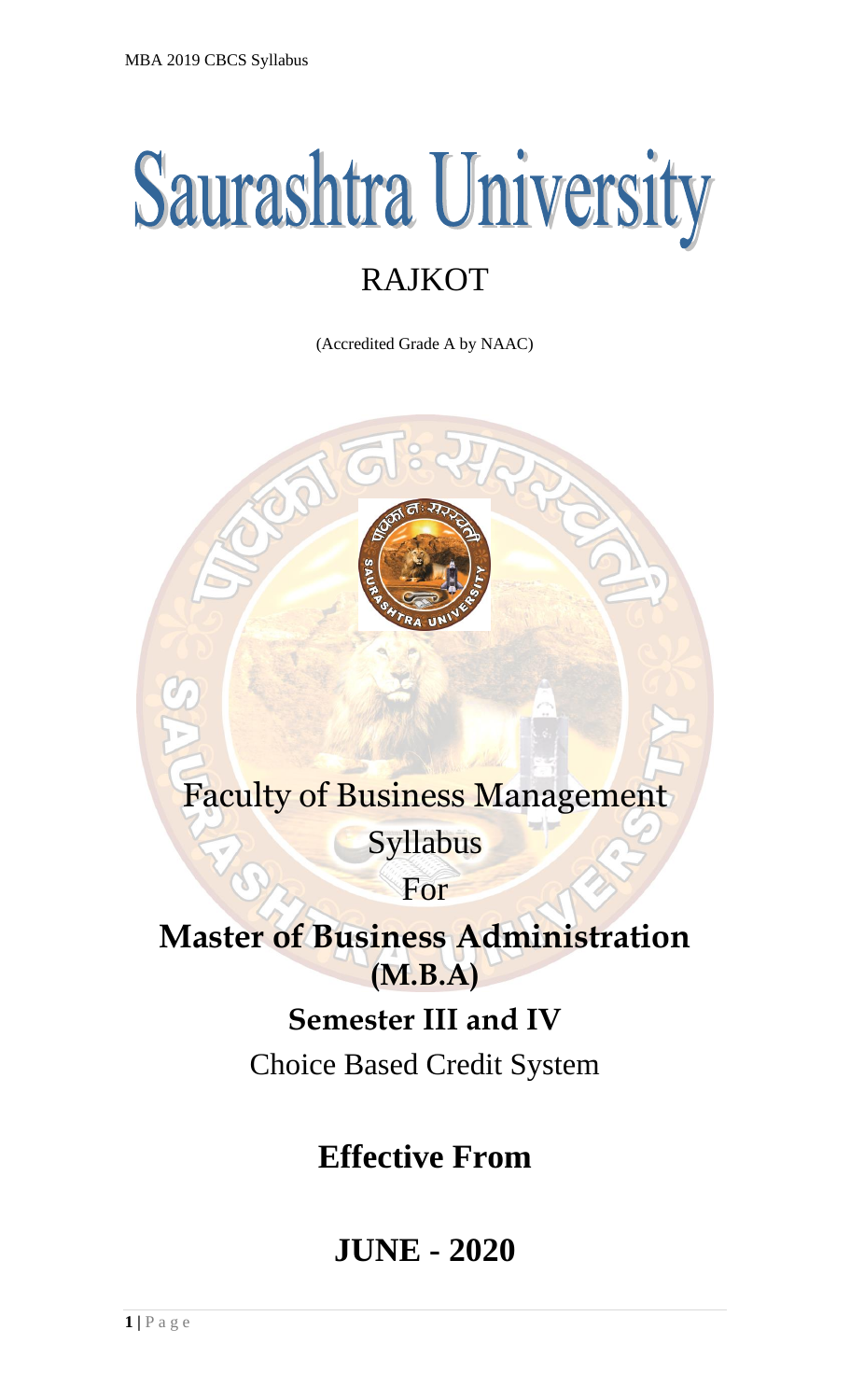| N <sub>o</sub> | Course No.  | Course Title                   | C              | <b>IM</b> | EM  | TM  |
|----------------|-------------|--------------------------------|----------------|-----------|-----|-----|
|                | 19MBA301    | Strategic Management           | 4              | 30        | 70  | 100 |
|                | 19MBA302    | Entrepreneurship and Ethics    | 4              | 30        | 70  | 100 |
| 3              | 19MBA303    | <b>Summer Training Project</b> | 8              |           | 200 | 200 |
|                | ECT-M/F/H/I | Elective - Major               | 4              | 30        | 70  | 100 |
|                | ECT-M/F/H/I | Elective - Major               | 4              | 30        | 70  | 100 |
| 6              | ECT-M/F/H/I | Elective - Minor               | $\overline{4}$ | 30        | 70  | 100 |
|                | ECT-M/F/H/I | Elective - Minor               | $\overline{4}$ | 30        | 70  | 100 |
|                |             | Total                          | 32             | 180       | 620 | 800 |

#### **MBA Semester III (Effective from June -2020)**

Note: Student should select any **two** groups for dual specialization from the following.<br>1. Marketing 2. Finance

1. Marketing

2. Human Resource 4. Information System

| EM<br>No<br>Course No.<br>Course Title | <b>MBA Semester IV (Effective from October -2020)</b> |  |  |  |  |    |  |  |
|----------------------------------------|-------------------------------------------------------|--|--|--|--|----|--|--|
|                                        |                                                       |  |  |  |  | TM |  |  |

| <b>INU</b> | COUISE IND.        | Course The                         |    | <b>TIAT</b> | LIVI | I IVI |
|------------|--------------------|------------------------------------|----|-------------|------|-------|
|            | 19MBA401           | <b>International Business</b>      | 4  | 30          | 70   | 100   |
| 2          | 19MBA402           | <b>Legal Aspects of Business</b>   | 4  | 30          | 70   | 100   |
| 3          | 19MBA403           | <b>Comprehensive Project Study</b> |    |             | 200  | 200   |
| 4          | <b>ECT-M/F/H/I</b> | Elective - Major                   | 4  | 30          | 70   | 100   |
|            | ECT-M/F/H/I        | Elective – Major - Seminar Course  |    | 30          | 70   | 100   |
| 6          | ECT-M/F/H/I        | <b>Elective - Minor</b>            | 4  | 30          | 70   | 100   |
|            |                    | Total                              | 28 | 150         | 550  | 700   |

#### **Optional Groups**

(Following Optional Groups will be offered at MBA Programme depending upon the availability of resources and faculty. Every year at the end of second semester the Department of Business Management will announce the groups and the courses open for Semester III  $\&$  IV for that batch. The student will have to opt for one major group and one minor group out of the group offered as open in the MBA programme of that session)

#### **1. Marketing Group**

G *Semester III*  ECT –19MBA304 Consumer Behaviour ECT-19MBA305 Services and Relationship Marketing

#### *Semester IV*

ECT-19MBA404 Integrated Marketing Communication ECT-19MBA405 Seminar Course – Retailing Management

#### 2**. Finance Group**

*Semester III*  ECT-19MBA306 Mergers & Acquisitions ECT-19MBA307 Security Analysis and Portfolio Management

#### *Semester IV*

ECT-19MBA406 Indian Financial System ECT-19MBA407 Seminar Course – Risk Management

#### **3. Human Resource Group**

ECT-19MBA308 Strategic Human Resource Management ECT-19MBA309 Human Resource Development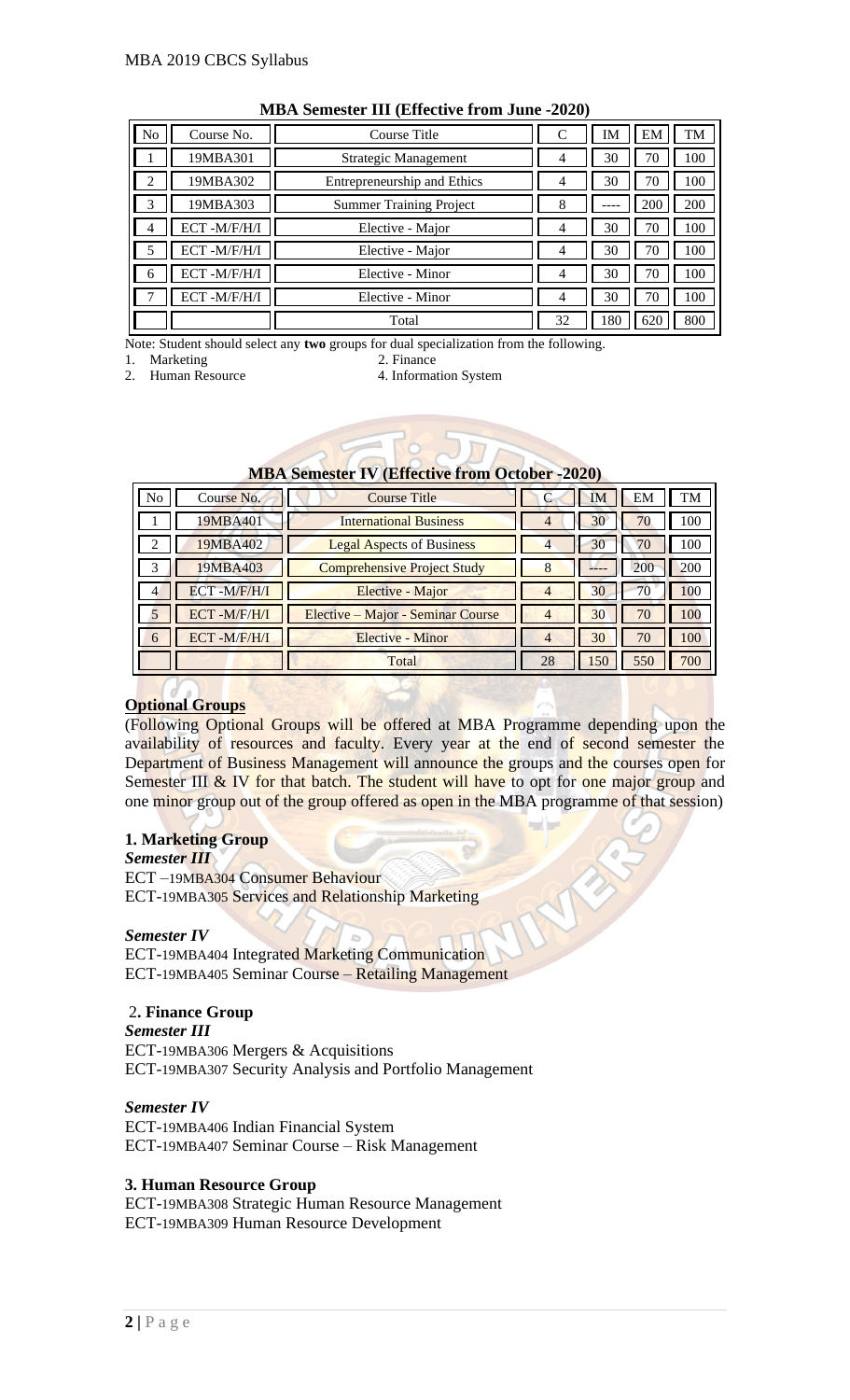#### MBA 2019 CBCS Syllabus

#### *Semester IV*

ECT-19MBA408 International Human Resource Management ECT-19MBA409 Seminar Course – Management of Industrial Relations

#### **4. Information Systems Group**

*Semester III*  ECT-19MBA310 Database Management ECT-19MBA311 Software Project Management

#### *Semester IV*

ECT-19MBA410 Strategic Information Technology Management ECT-19MBA411 Seminar Course – Business Intelligence and Analytics

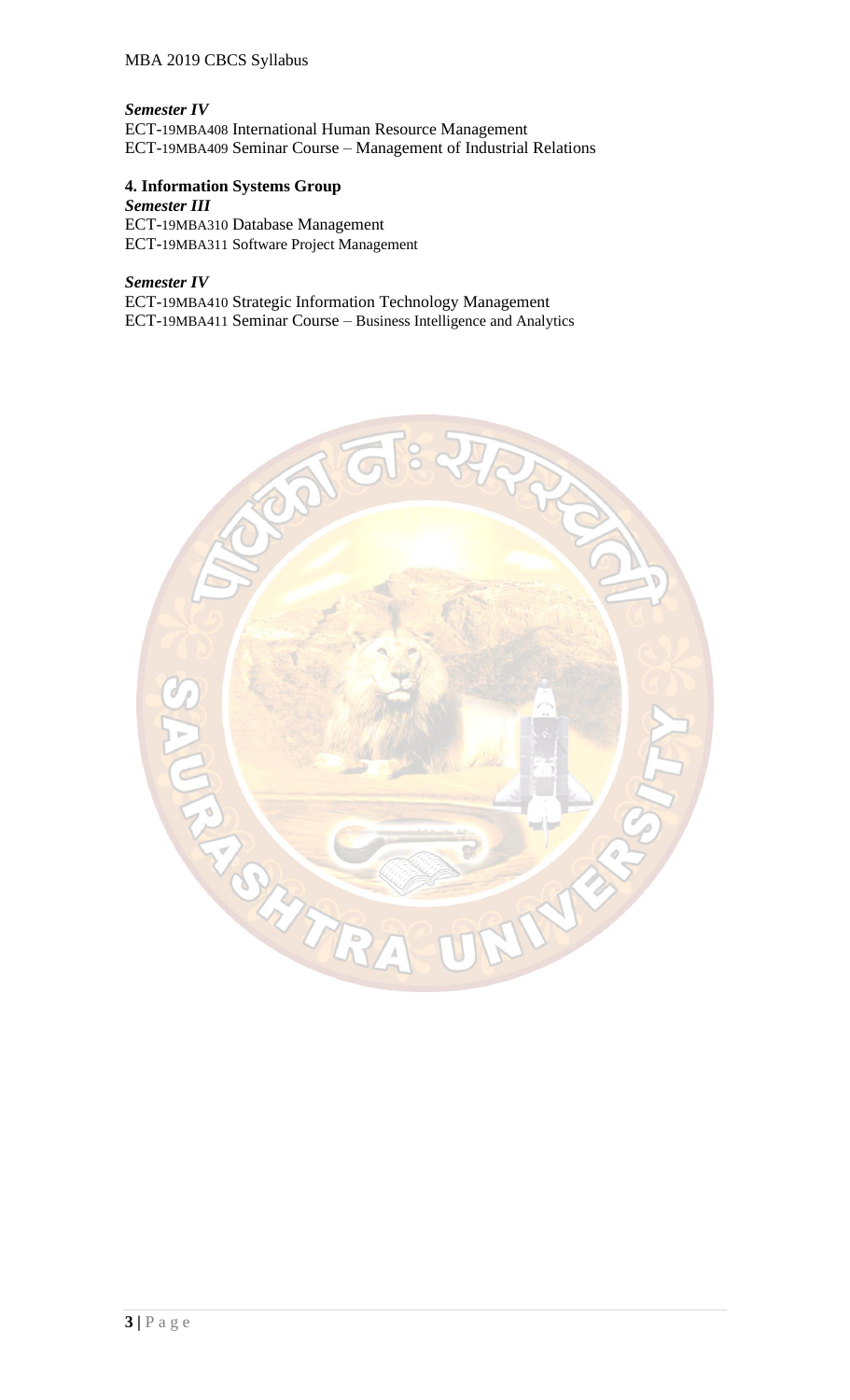# **MBA SEMESTER – III**

**(Effective from June -2020)**

#### **STRATEGIC MANAGEMENT**

| Name of<br>Course |   | ve/Allied/Pr<br>actical/Proj<br>ect | Semester    Core/Electi    Course/Paper   <br>Code | Course/Pap<br>er Title  | dit | $Cre \mid$ Intern<br>al<br><b>Marks</b> | Extern<br>al<br><b>Marks</b> | <b>External</b><br><b>Exam</b><br><b>Time</b><br><b>Duration</b> |
|-------------------|---|-------------------------------------|----------------------------------------------------|-------------------------|-----|-----------------------------------------|------------------------------|------------------------------------------------------------------|
| M.B.A.            | Ш | Core                                | 19MBA301                                           | Strategic<br>Management | 4   | 30                                      | 70                           | 3 Hours                                                          |

#### **COURSE OBJECTIVES**

 $\sqrt{n}$ 

The objective of this course is to give an understanding about importance of strategic management in a dynamic environment for business. It helps students to learn about different strategy options, appropriate selection and effective implementation and control.

|            | <b>COURSE CONTENT</b>                                                              |  |  |  |  |
|------------|------------------------------------------------------------------------------------|--|--|--|--|
|            |                                                                                    |  |  |  |  |
| Unit - $1$ | <b>Strategic Management</b>                                                        |  |  |  |  |
|            | The nature and value of strategic management                                       |  |  |  |  |
|            | The strategic management process<br><b>Company Mission</b>                         |  |  |  |  |
|            |                                                                                    |  |  |  |  |
|            | What is a company Mission?                                                         |  |  |  |  |
|            | <b>Formulating a Mission</b>                                                       |  |  |  |  |
|            | <b>Boards of Directors</b>                                                         |  |  |  |  |
|            | <b>Agency Theory</b><br><b>Corporate Social Responsibility and Business Ethics</b> |  |  |  |  |
|            |                                                                                    |  |  |  |  |
|            | The Stakeholder Approach to Social Responsibility                                  |  |  |  |  |
|            | <b>Satisfying Corporate social responsibility</b>                                  |  |  |  |  |
|            | <b>Management Ethics</b>                                                           |  |  |  |  |
|            | <b>Codes of Business Ethics</b>                                                    |  |  |  |  |
|            | <b>Business Ethics Self - Assessment</b>                                           |  |  |  |  |
| $Unit - 2$ | <b>The External Environment</b>                                                    |  |  |  |  |
|            | The Firm's External Environment                                                    |  |  |  |  |
|            | <b>Remote Environment</b>                                                          |  |  |  |  |
|            | <b>Industry Environment</b>                                                        |  |  |  |  |
|            | <b>How Competitive forces shape strategy</b>                                       |  |  |  |  |
|            | <b>Contending Forces</b>                                                           |  |  |  |  |
|            | Industry analysis and competitive analysis                                         |  |  |  |  |
|            | <b>Operating environment</b>                                                       |  |  |  |  |
|            | Emphasis on environmental factors                                                  |  |  |  |  |
|            | The global environment                                                             |  |  |  |  |
|            | Globalization                                                                      |  |  |  |  |
|            | Development of a global corporation                                                |  |  |  |  |
|            | Why firms globalize                                                                |  |  |  |  |
|            | At the start of globalization                                                      |  |  |  |  |
|            | Complexity of the global environment                                               |  |  |  |  |
|            | Control problems of the global firm                                                |  |  |  |  |
|            | Global strategic planning                                                          |  |  |  |  |
|            | Competitive strategies for firms in foreign markets                                |  |  |  |  |
|            | Globalization in the Indian context                                                |  |  |  |  |
| Unit - $3$ | <b>Internal Analysis</b>                                                           |  |  |  |  |
|            | SWOT analysis: A traditional approach to Internal Analysis                         |  |  |  |  |
|            | Value Chain Analysis                                                               |  |  |  |  |
|            | Resource – Based view of the firm                                                  |  |  |  |  |
|            | Internal Analysis: Making Meaningful Comparisons                                   |  |  |  |  |
|            |                                                                                    |  |  |  |  |

G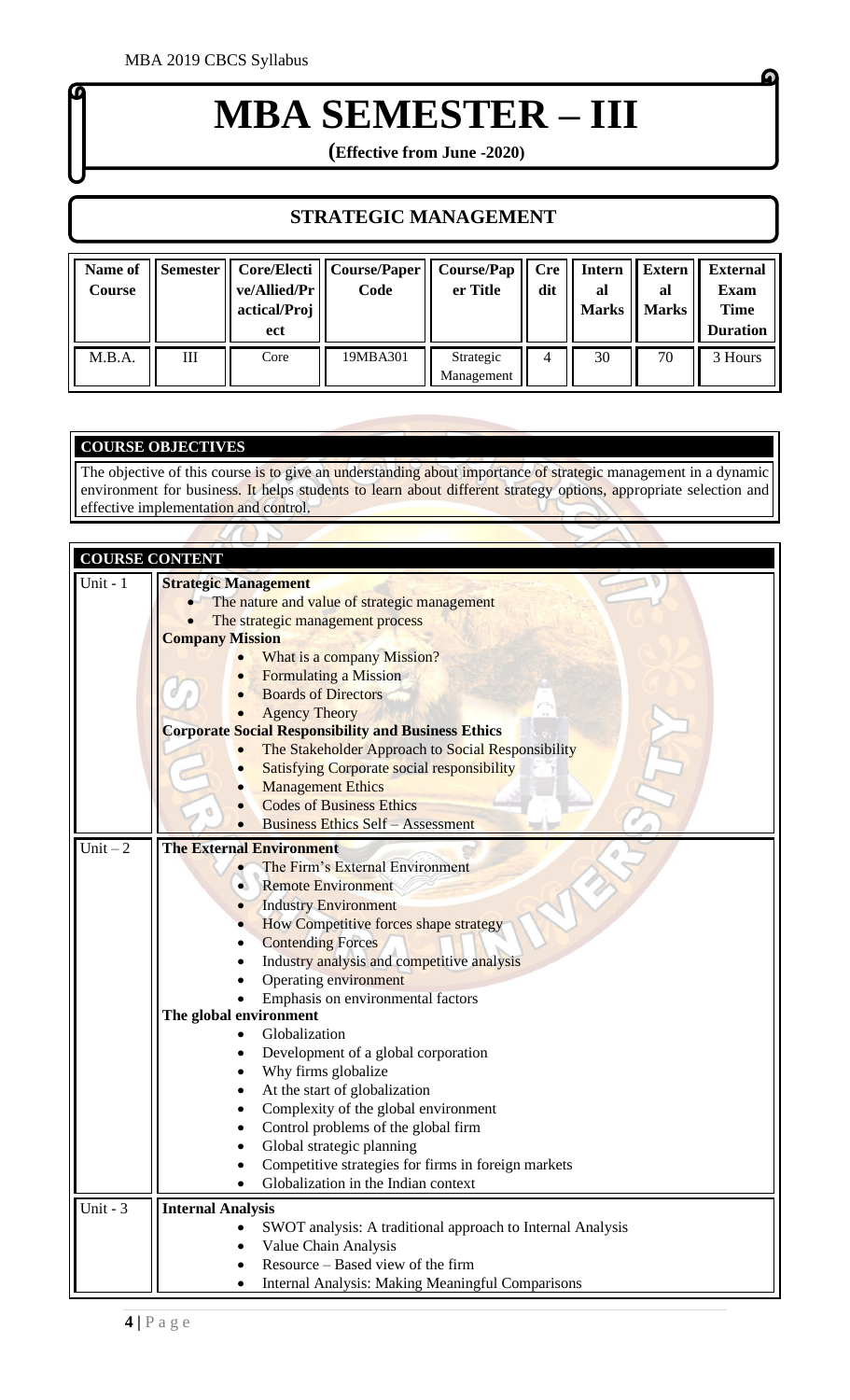|                   | <b>Long-Term Objectives and Strategies</b>                                                     |
|-------------------|------------------------------------------------------------------------------------------------|
|                   | Long-Term Objectives                                                                           |
|                   | Generic Strategies                                                                             |
|                   | The value disciplines                                                                          |
|                   | Grand strategies                                                                               |
|                   | Selection of long term objectives and grand strategy sets                                      |
|                   | Sequence of objectives and strategy selection                                                  |
|                   | Designing a profitable business Model                                                          |
| Unit $-4$         | <b>Business Strategy</b>                                                                       |
|                   | Evaluating and choosing business strategies: Seeking sustained                                 |
|                   | Competitive Advantage                                                                          |
|                   | Dominant Product/Service Businesses                                                            |
|                   | Evaluating and Choosing to Diversify to Build Value                                            |
|                   | <b>Multibusiness Strategy</b>                                                                  |
|                   | The portfolio approach: A historical starting point                                            |
|                   | The synergy approach: leveraging core competencies                                             |
|                   | The corporate parent role: can it add tangible value?                                          |
|                   | Implementation                                                                                 |
|                   | <b>Short-Term Objectives</b>                                                                   |
|                   | <b>Functional Tactics that implement Business strategies</b>                                   |
| Unit $-5$         | <b>Outsourcing Functional activities</b>                                                       |
|                   | <b>Bonus Compensation plans</b>                                                                |
|                   | <b>Strategic Control</b>                                                                       |
|                   | Strategic control                                                                              |
|                   | <b>Establishing Strategic Controls</b>                                                         |
| <b>TEXT BOOKS</b> |                                                                                                |
|                   |                                                                                                |
|                   | John A. Pearce II, Richard B. Robinson and Amita Mital, Strategic Management, McGraw Hill, New |
|                   | <b>Delhi</b> (latest Edition)                                                                  |
|                   | Kazmi Azhar, Rusiness Policy and Strategic Management, Tata McGraw Hill, New Delhi, Third      |

• Kazmi Azhar, Business Policy and Strategic Management, Tata McGraw Hill, New Delhi, Third Edition

#### **REFERENCE BOOKS**

- Lawrence R. Jauch, Rajiv Gupta and William F. Glueck, Business Policy and Strategic Management, Frank Bros & Co., New Delhi, Seventh Edition
- Carpenter, sanders and Salwan, Strategic Management A Dynamic Perspective, Pearson Education., Second Edition
- A Nag, Strategic Management: Analysis, Implementation and Control, Vikas Publication, Latest Edition

TRAST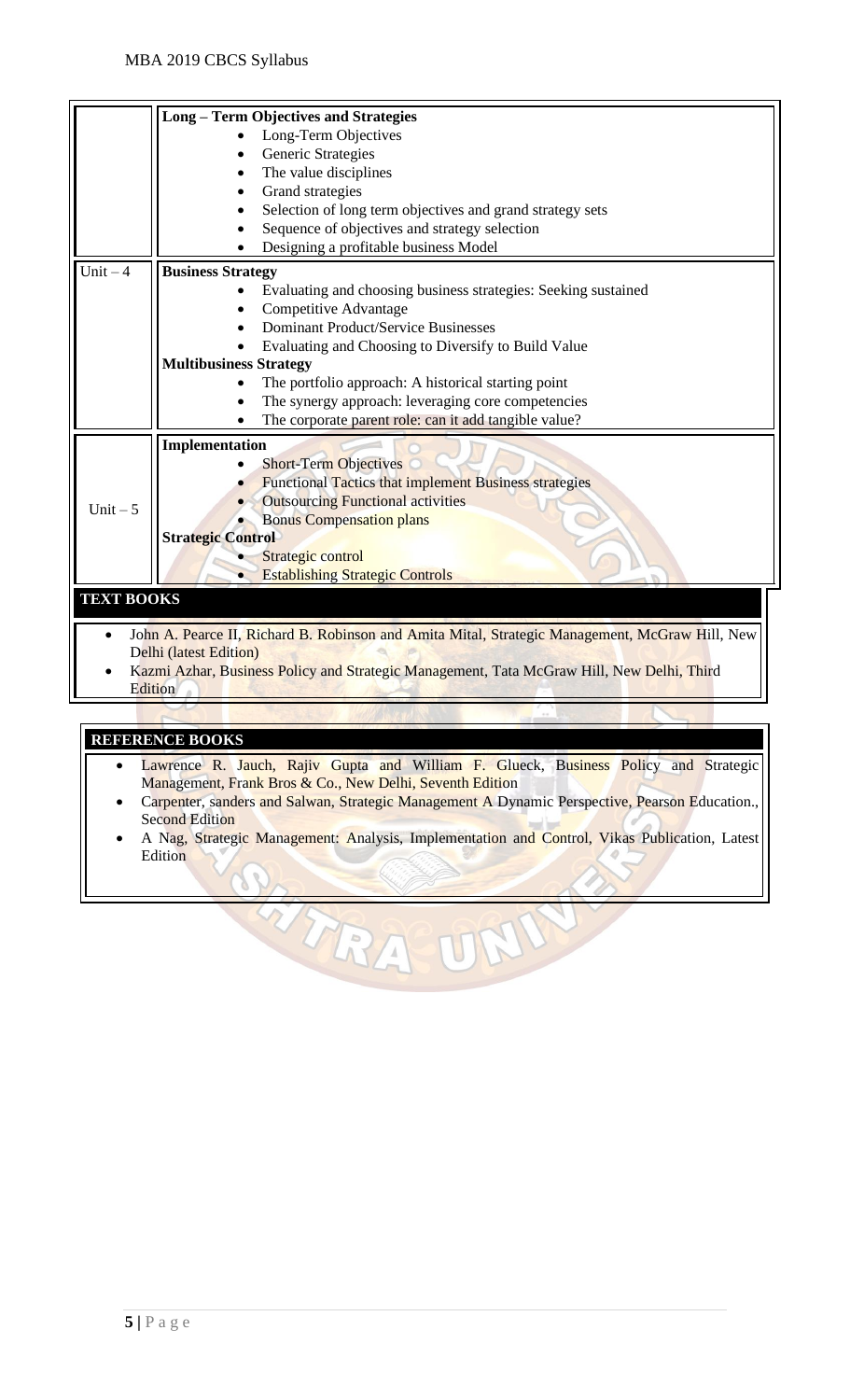#### **ENTREPRENEURSHIP AND ETHICS**

| Name of<br>Course | Semester           | ve/Allied/Pr<br>actical/Proj<br>ect | Core/Electi    Course/Paper    Course/Pap    Cred   <br>Code | er Title                           | it | <b>Intern</b><br>al<br><b>Marks</b> | <b>Extern</b><br>al<br><b>Marks</b> | <b>External</b><br><b>Exam</b><br><b>Time</b><br><b>Duration</b> |
|-------------------|--------------------|-------------------------------------|--------------------------------------------------------------|------------------------------------|----|-------------------------------------|-------------------------------------|------------------------------------------------------------------|
| M.B.A.            | $\mathop{\rm III}$ | Core                                | 19MBA302                                                     | Entrepreneur<br>ship and<br>Ethics | 4  | 30                                  | 70                                  | 3 Hours                                                          |

#### **COURSE OBJECTIVES**

The purpose of this course is to motivate and generate a new breed of entrepreneurs with ethical values. This course will create in them the necessary knowledge, attitudes, skills and competence to become a successful Entrepreneur. It will also focuses on need for the business ethics in recent time for the sustainability of business in long run and developing a mindset of students for the ethical decision making.

|            | <b>COURSE CONTENT</b>                                                                                                                                                                                                                                                                                                                                                             |
|------------|-----------------------------------------------------------------------------------------------------------------------------------------------------------------------------------------------------------------------------------------------------------------------------------------------------------------------------------------------------------------------------------|
| Unit $-1$  | <b>Entrepreneur</b><br>$\bullet$<br>Entrepreneur: Definitions and Concept - Entrepreneurial Traits, Characteristics and skills -<br>Classification – Entrepreneur Vs Professional Managers – Women Entrepreneurs – Growth of<br>Entrepreneur - Nature and Importance - Entrepreneurial Culture                                                                                    |
| Unit $-2$  | <b>Concept of Entrepreneurship</b><br>Empowering – Stimulation – Ecosystem – Phases of Entrepreneurship Development – Barriers<br>to Entrepreneurship – factors influencing Entrepreneurship<br><b>Theories of Entrepreneurship</b><br>Innovation Theory – Theory of High Achievement – Theory of profit – Theory of Social Change –<br><b>Theory of Personal Resourcefulness</b> |
| Unit - $3$ | <b>Entrepreneurship Development</b><br>Environment – Entrepreneurship Development Programme – Structuring – Strategy<br><b>Entrepreneurship Training - Institutions in Aid of Entrepreneurship Development</b>                                                                                                                                                                    |
| Unit $-4$  | <b>Setting up a Small Enterprise</b><br>Location – Steps for starting a small Enterprise – Types of Ownership – Government Support –<br>Start-up India, Standup India and Skill India - Ease of Doing Business                                                                                                                                                                    |
| Unit $-5$  | <b>Introduction to Business Ethics and Values</b><br>Meaning and Concept of ethics, Types of ethics, Advantages of Ethical Practices, Ethical<br>behavior, Ethical Issues, Ethical Dilemma, Whistle blowing, Theories of Ethics. Business<br>Ethics, Scope and Elements of Business Ethics, Importance of Ethics for Entrepreneurship,<br><b>Ethical Organization</b>             |
|            | <b>Corporate Governance</b><br>Concept, need and importance of Corporate Governance, corporate governance and Agency<br>theory, models of Corporate Governance, various committees and their recommendations of<br>Corporate Governance, ancient Indian concept of governance<br>Corporate Governance in India, Board of Directors, Appointment, Duties/role &                    |

#### **TEXT BOOKS**

- Desai Vasant, Dynamics of Entrepreneurial Development and Management, Himalaya Publishing House, Mumbai, Latest Edition
- Robert Hisrich, Michael Peters, Entrepreneurship TMH, Latest Edition
- C.S.V. Murthy, Business Ethics and Corporate Governance, Himalaya Publishing House, Latest edition

S. K. Mandal, Ethics in Business and Corporate Governance, Tata McGraw-Hill Education Pvt. Ltd, Latest edition

- K. Nirmala, B.A. Karunakara Reddy and N. Aruna Rani, Business Ethics and Corporate Governance, Himalaya Publishing House, 1st Edition, 2015
- C.S.V. Murthy, Business Ethics and Corporate Governance, Himalaya Publishing House, 1st edition, 2014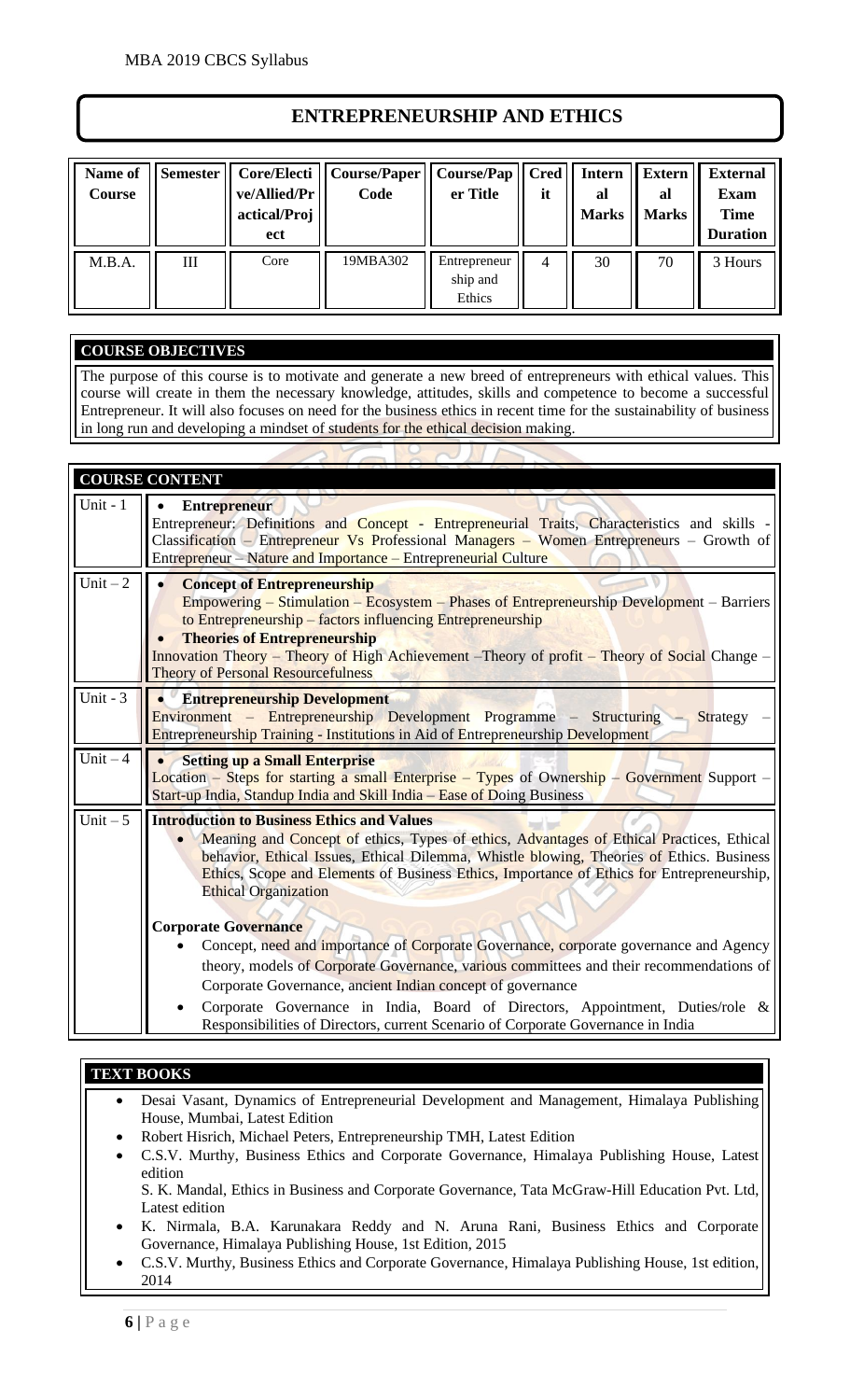#### **REFERENCE BOOKS**

- Desai Vasant, Small-Scale Industries and Entrepreneurship, Himalaya Publishing House, Mumbai, Latest Edition
- Gupta C.B. and Khanks S.S., Entrepreneurship and Small Business Management, Sultan Chand & Sons, New Delhi,
- David Holt , Entrepreneurship : New venture creation, Prentice Hall of India Pvt. Ltd. Latest Edition
- Prasanna Chandra, Project Management, TMH, New Delhi, Latest Edition
- Amar V. Bhide, The Origin and Evaluation of new business, Oxford
- Riya Rupani, Business Ethics and Corporate Governance, Himalaya Publishing House, Latest Edition

Dr.S.S.Khanka, Business Ethics and Corporate Governance, Latest Edition.

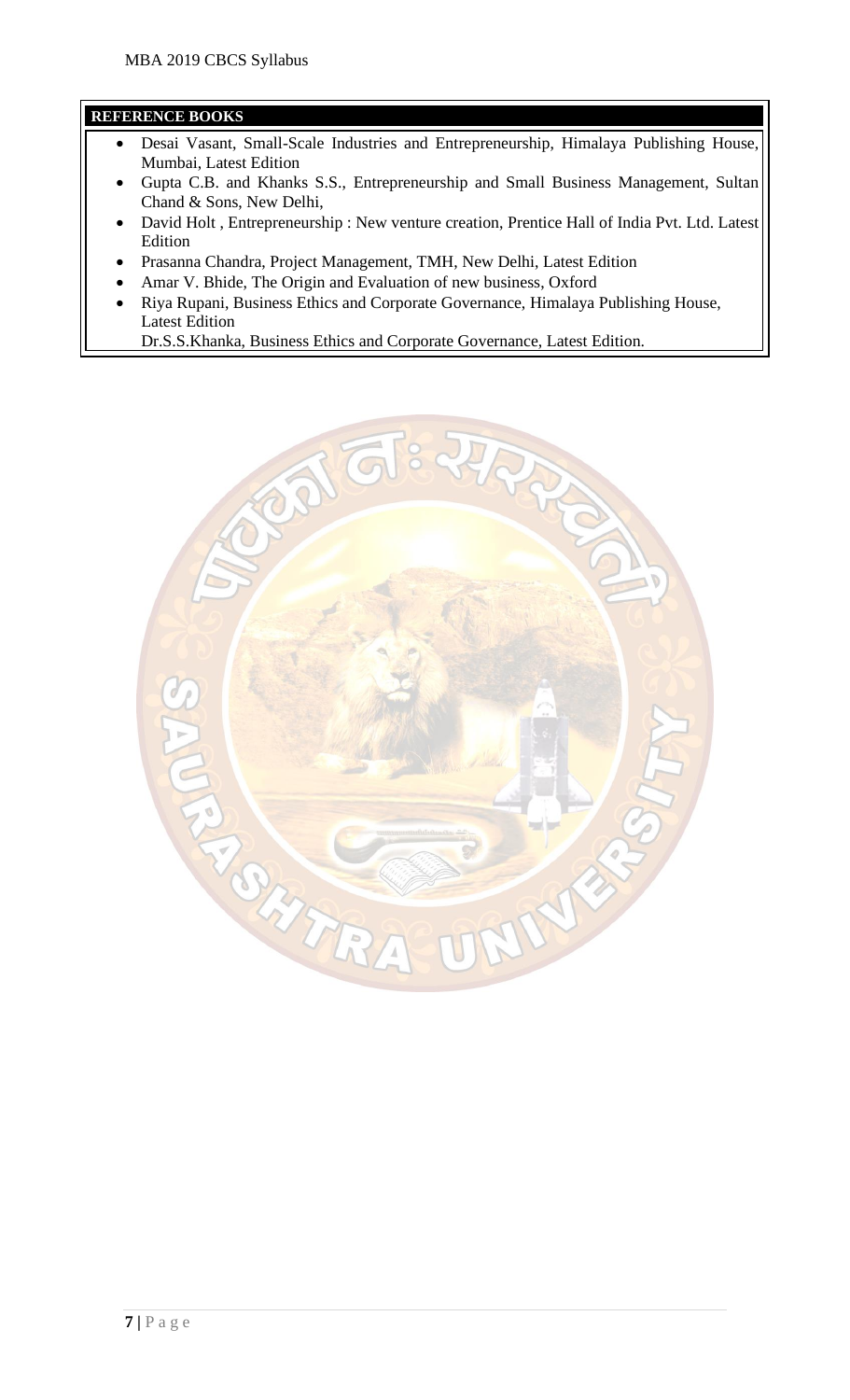#### **SUMMER TRAINING PROJECT**

| <b>Name of</b><br>Course | <b>Semester</b> | ve/Allied/Pr<br>actical/Proj<br>ect | Core/Electi    Course/Paper   <br>Code | Course/Pap<br>er Title        | Cred<br>it | Intern<br>al<br><b>Marks</b> | <b>Extern</b><br>al<br><b>Marks</b> | <b>External</b><br><b>Exam</b><br><b>Time</b><br><b>Duration</b> |
|--------------------------|-----------------|-------------------------------------|----------------------------------------|-------------------------------|------------|------------------------------|-------------------------------------|------------------------------------------------------------------|
| M.B.A.                   | Ш               | Project                             | 19MBA303                               | Summer<br>Training<br>Project | 8          |                              | 200                                 |                                                                  |

| <b>COURSE CONTENTS</b>                                                                                                                                                                                                                                                                                                                                              |
|---------------------------------------------------------------------------------------------------------------------------------------------------------------------------------------------------------------------------------------------------------------------------------------------------------------------------------------------------------------------|
| At the end of second semester, all students will have to undergo summer training of 6 weeks with an industrial,<br>business or service organization by taking up a project study.<br>The summer project will be evaluated at the end of the third semester by the examiners appointed by the<br>university. This would be equivalent to the marks of the two papers |
| <b>Summer Training Project Report Format</b>                                                                                                                                                                                                                                                                                                                        |
| <b>Company Certificate</b><br>(1)                                                                                                                                                                                                                                                                                                                                   |
| <b>Student Declaration</b><br>(2)                                                                                                                                                                                                                                                                                                                                   |
| Acknowledgment<br>(3)                                                                                                                                                                                                                                                                                                                                               |
| Project Guide Certificate<br>(4)                                                                                                                                                                                                                                                                                                                                    |
| <b>Project Report Details</b><br>(5)                                                                                                                                                                                                                                                                                                                                |
| <b>Executive Summary</b><br>$\bullet$                                                                                                                                                                                                                                                                                                                               |
| Industry Information in Detail with Latest Data (History, Development, Players, Analysis)<br>$\bullet$                                                                                                                                                                                                                                                              |
| Company Information (History, Current Position, Products, Market – Coverage)<br>$\bullet$                                                                                                                                                                                                                                                                           |
| Competitor Analysis (History, Current Position, Products, Market – Coverage)                                                                                                                                                                                                                                                                                        |
| Functional Area Information (Theory and Practical Application in Respective Organizations)                                                                                                                                                                                                                                                                          |
| <b>Production/Operations</b><br>$\circ$                                                                                                                                                                                                                                                                                                                             |
| <b>Marketing</b><br>$\circ$<br>Finance/Accounting (With Latest Data)                                                                                                                                                                                                                                                                                                |
| $\circ$<br>Technology<br>$\circ$                                                                                                                                                                                                                                                                                                                                    |
| <b>Human Resource Management including Organization Structure</b><br>$\circ$                                                                                                                                                                                                                                                                                        |
| <b>Research and Development</b><br>$\circ$                                                                                                                                                                                                                                                                                                                          |
| <b>General Summary, and Findings</b>                                                                                                                                                                                                                                                                                                                                |
| <b>Bibliography</b>                                                                                                                                                                                                                                                                                                                                                 |
|                                                                                                                                                                                                                                                                                                                                                                     |
| <b>Calibri/Times New Roman</b><br>Font Style                                                                                                                                                                                                                                                                                                                        |
| Font Size<br>11/12                                                                                                                                                                                                                                                                                                                                                  |
| Normal<br>Line Spacing                                                                                                                                                                                                                                                                                                                                              |
| Paper Size<br>A <sup>4</sup>                                                                                                                                                                                                                                                                                                                                        |
| Bound<br>Leather / Spiral                                                                                                                                                                                                                                                                                                                                           |
| Printing Style<br>Both the side of paper                                                                                                                                                                                                                                                                                                                            |
| 2 Hard Copies and One Soft Copy (CD)<br>No. of Copies                                                                                                                                                                                                                                                                                                               |
| Student (Self)<br>1.                                                                                                                                                                                                                                                                                                                                                |
| 2.<br>Company                                                                                                                                                                                                                                                                                                                                                       |
| Department / University / Project Guide (Soft Copy in CD)                                                                                                                                                                                                                                                                                                           |
|                                                                                                                                                                                                                                                                                                                                                                     |
|                                                                                                                                                                                                                                                                                                                                                                     |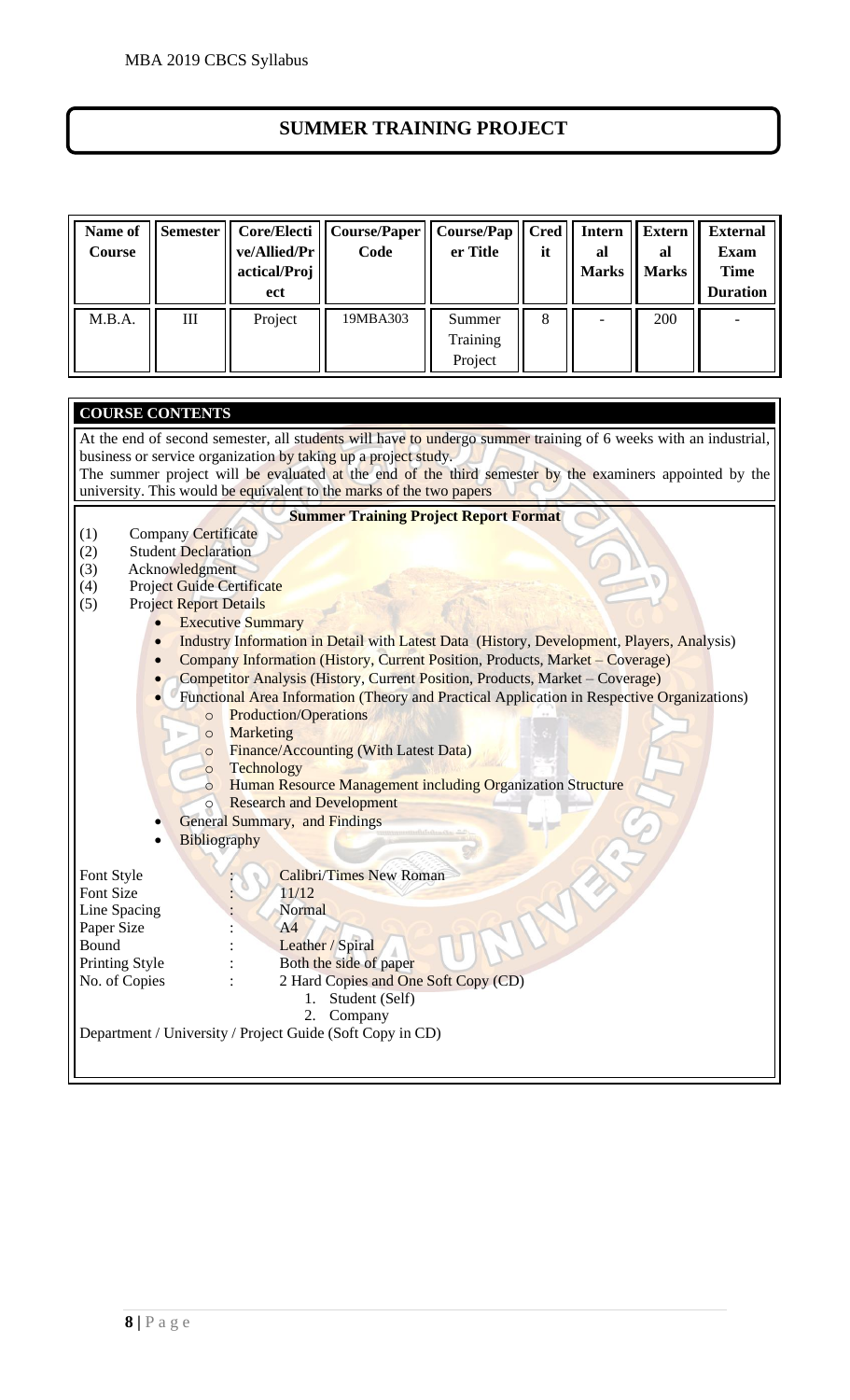#### **MARKETING AREA COURSE**

#### **CONSUMER BEHAVIOUR**

| Name of<br>Course |   | ve/Allied/Pr<br>actical/Proj<br>ect | Semester    Core/Electi    Course/Paper    Course/Pap    Cred    Intern<br>Code | er Title              | it | al<br><b>Marks</b> | <b>Extern</b><br>al<br><b>Marks</b> | <b>External</b><br><b>Exam</b><br><b>Time</b><br><b>Duration</b> |
|-------------------|---|-------------------------------------|---------------------------------------------------------------------------------|-----------------------|----|--------------------|-------------------------------------|------------------------------------------------------------------|
| M.B.A.            | Ш | Elective                            | 19MBA304                                                                        | Consumer<br>Behaviour | 4  | 30                 | 70                                  | 3 Hours                                                          |

#### **COURSE OBJECTIVES**

 $\epsilon$ 

The objective of this course is to make students familiar with the psychological, social, anthropological factors affecting the consumer behaviour and decision making.

| <b>COURSE CONTENT</b> |  |
|-----------------------|--|
|                       |  |
|                       |  |

| Unit - $1$ | <b>Introduction to Consumer Behavior</b>                                                                                                                                                                                                                                                        |
|------------|-------------------------------------------------------------------------------------------------------------------------------------------------------------------------------------------------------------------------------------------------------------------------------------------------|
|            | <b>Consumer Behavior, its origin and strategic applications, Development of</b><br>marketing<br>concept, Customer value, satisfaction and retention, Marketing ethics and Social responsibility,<br><b>Consumer Research, Market segmentation.</b>                                              |
| $Unit - 2$ | <b>Consumer motivation and Consumer Personality</b>                                                                                                                                                                                                                                             |
|            | Motivation needs and goals, Dynamics of motivation, Measurement of motives, Nature of<br>personality, Personality theories, Personality traits, Brand personality, self-image.                                                                                                                  |
| Unit - $3$ | Consumer perception, learning and attitudes                                                                                                                                                                                                                                                     |
|            | <b>Risk</b><br>Elements and dynamics of perception, Consumer imagery, Perception of risk<br>and<br>handling, Elements of consumer learning, Behavioral and cognitive<br>theories,<br>learning<br>attitude, structural models of attitude, Attitude formation and strategies of attitude change. |
| Unit $-4$  | Reference groups, Family influence, culture influence on Consumer Behavior                                                                                                                                                                                                                      |
|            | Concept of reference groups, Family decision making, functions of family, Concept of culture, sub<br>cultures, cross cultural consumer behavior, Cross cultural consumer analysis.                                                                                                              |
| Unit $-5$  | Consumer decision making process                                                                                                                                                                                                                                                                |
|            | Opinion leadership, dynamics of opinion leadership, motivation, interpersonal flow of<br>communication, diffusion of innovations, adoption process, consumer innovator profile, four<br>views of consumer decision making, Model of consumer decision making.                                   |

#### **TEXT BOOKS**

• Schiffman and Kanuk, Consumer Behaviour, PHI, New Delhi, India.

- Blackwell, Miniard and Engel, Consumer Behavior, Cengage Learning India Private Limited, New Delhi, 2009
- Michael R. Solomon, Consumer Behavior buying, Having and Being, PHI Learning Private Limited, New Delhi, 2009.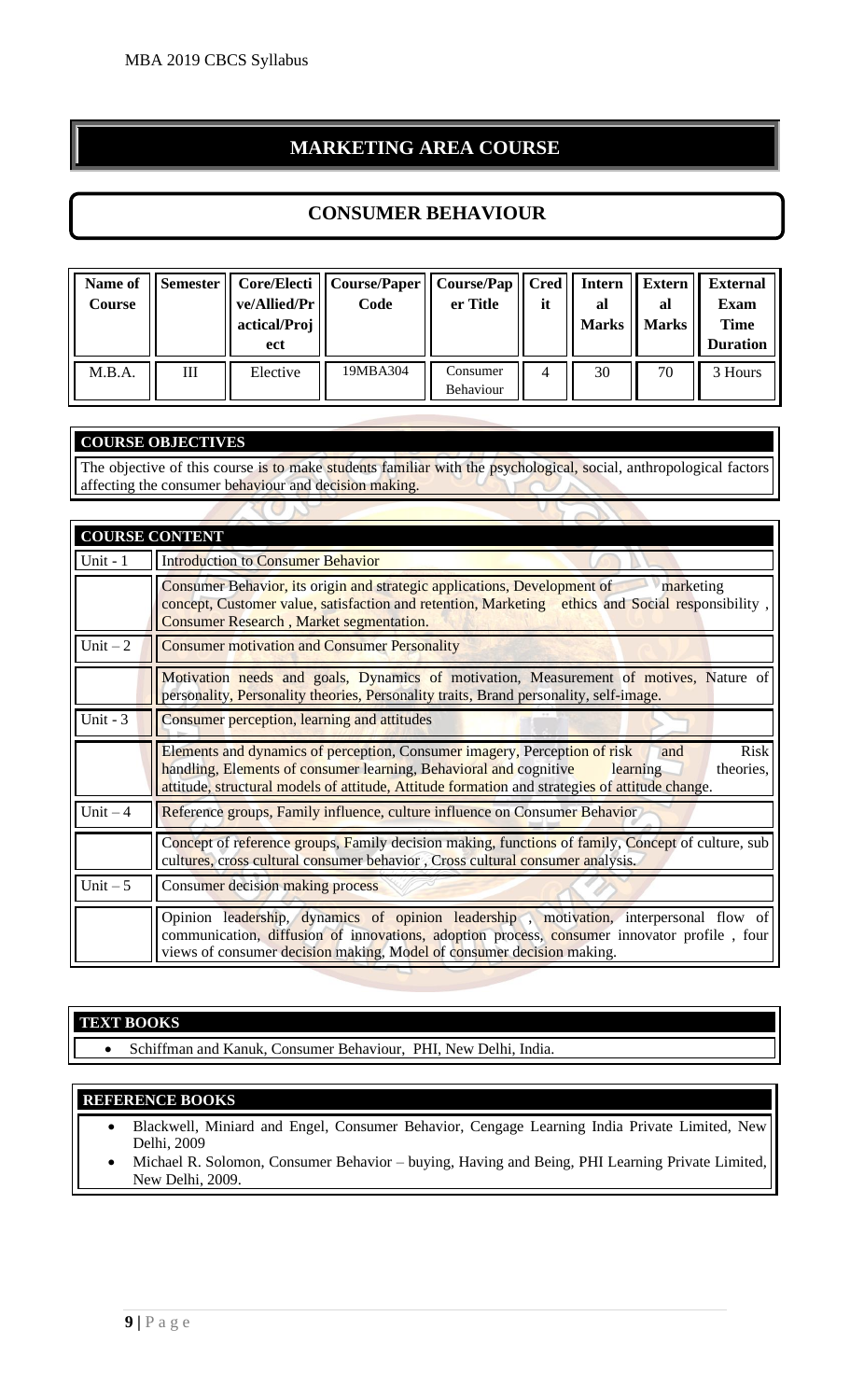#### **SERVICES AND RELATIONSHIP MARKETING**

| <b>Name of</b><br>Course | Semester | ve/Allied/Pr<br>actical/Proj<br>ect | Core/Electi    Course/Paper   <br>Code | Course/Pap   Cred<br>er Title             | it | <b>Intern</b><br>al<br><b>Marks</b> | <b>Extern</b><br>al<br><b>Marks</b> | <b>External</b><br><b>Exam</b><br><b>Time</b><br><b>Duration</b> |
|--------------------------|----------|-------------------------------------|----------------------------------------|-------------------------------------------|----|-------------------------------------|-------------------------------------|------------------------------------------------------------------|
| M.B.A.                   | III      | Elective                            | 19MBA305                               | Services and<br>Relationship<br>Marketing | 4  | 30                                  | 70                                  | 3 Hours                                                          |

#### **COURSE OBJECTIVES**

The basic purpose of this course is to provide knowledge of service marketing and its structure.

| <b>COURSE CONTENT</b> |                                                                                                                                                                                                                                                                                                                                                                                                                                                                                                                                                        |
|-----------------------|--------------------------------------------------------------------------------------------------------------------------------------------------------------------------------------------------------------------------------------------------------------------------------------------------------------------------------------------------------------------------------------------------------------------------------------------------------------------------------------------------------------------------------------------------------|
| Unit - 1              | An introduction to services marketing and strategy.<br>Services defined - Importance of service marketing - Characteristics of services - Growth<br>of service sector - Strategic planning process Market oriented service strategy.<br><b>Service marketing mix.</b><br>The service product.<br>The basic service package - Customer value hierarchy - The service product mix - Service<br>life cycle - Services quality - Determinants of service quality - Total quality service<br>marketing - Service excellence                                 |
| Unit $-2$             | <b>Pricing and distribution of services.</b><br>Pricing objectives - Approaches to pricing of services - Pricing strategies - Service<br>transactions - Service location - Service providers - Distribution flow and distributors -<br><b>Strategies for channel management</b><br><b>Communication mix for services.</b><br>Objectives for service marketing communication - The marketing communication mix -<br>Branding and communications - Marketing communications and the Internet.                                                            |
| Unit - $3$            | The service delivery process, demand and capacity management.<br>Designing and managing the service processes - Balancing demand and capacity - The<br>service environment - Dimensions of service environment.<br><b>Managing people for services.</b><br>Employee management - Service leadership and culture - Consumer protection in<br>services.<br><b>Customer feedback and service recovery.</b><br>Customer complaining behavior - Customer responses to effective service recovery -<br>Service guarantees - Learning from customer feedback. |
| $Unit - 4$            | <b>Organizing for service marketing.</b><br>$\bullet$<br>Synergy in service management - Creating a leading service organization.<br>Service marketing in various sectors.<br>Service marketing in India an introduction - Marketing of banking and insurance services<br>in India - Marketing of healthcare services in India - Marketing of hospitality services in<br>India - Marketing of educational services in India - Marketing of transport services in<br>India - Marketing of tourism services in India                                     |
| Unit $-5$             | <b>Relationship Marketing</b><br>$\bullet$<br>Overview and fundamental concepts in Relationship Marketing - customer acquisition<br>and retention strategies - Customer Loyalty - CRM and Web-based Technologies                                                                                                                                                                                                                                                                                                                                       |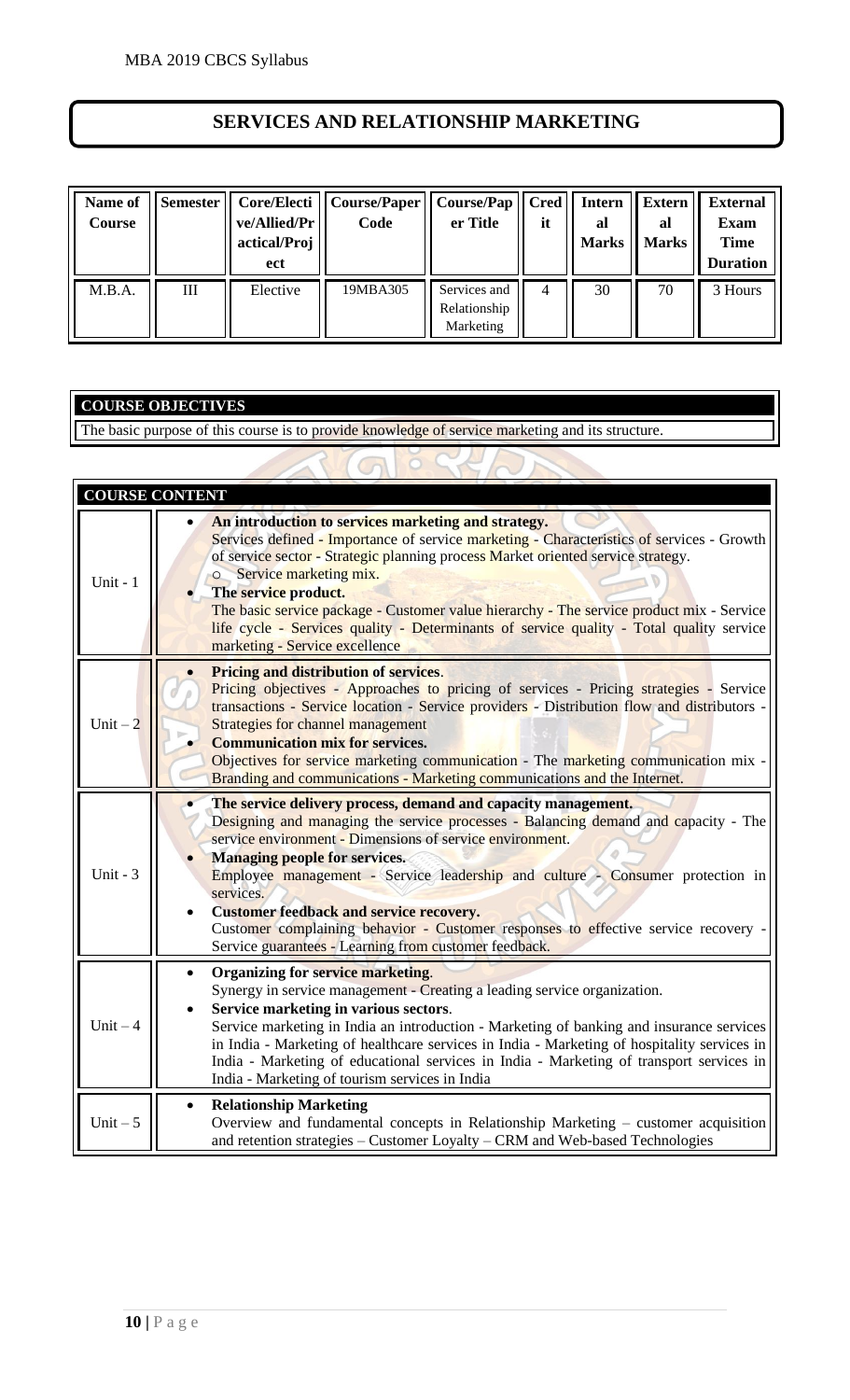#### **TEXT BOOKS**

- K. Rama Mohana Rao, Services Marketing, 2005, Pearson Education, New Delhi
- Christopher Lovelock, Jochen Wirtz, Jayanta Chatterjee, Service Marketing, People, Technology, Strategy, 2006, Pearson Education, New Delhi

- Valarie A. Zeithaml and Mary Jo Bitner, Services marketing, integrating customer focus across the firm, 2006, Tata McGraw Hill, New Delhi
- N. C. Jain and Saakshi, Services marketing, 2006, AITBS publishers, New Delhi
- S. Shajahan, Relationship Marketing, Tata McGraw Hill, New Delhi

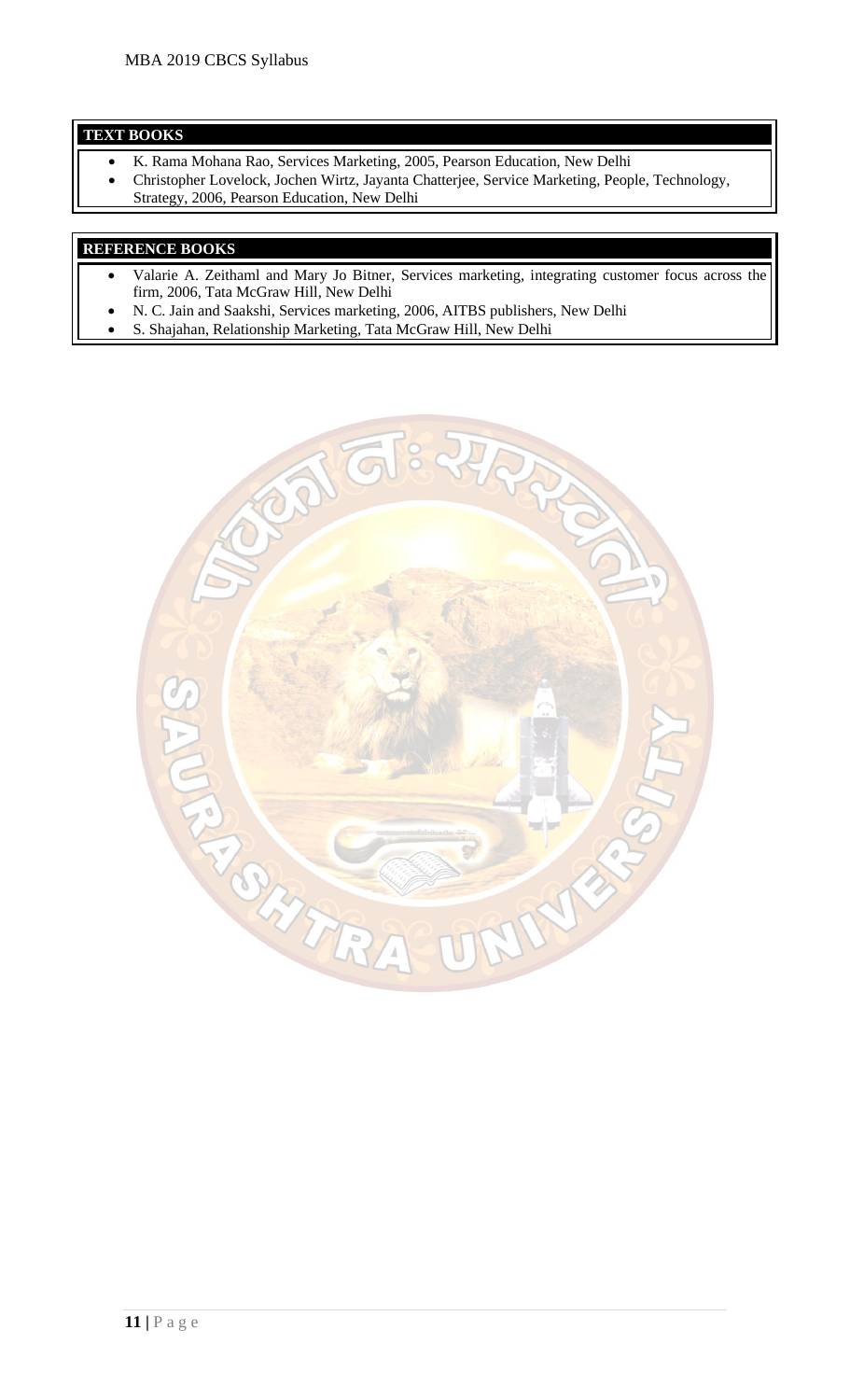#### **FINANCE AREA COURSES**

#### **MERGERS AND ACQUISITIONS**

| Name of<br>Course |   | ve/Allied/Pr<br>actical/Proj<br>ect | Semester    Core/Electi    Course/Paper    Course/Pap    Cred    Intern<br>Code | er Title                    | it | al<br><b>Marks</b> | Extern<br>al<br><b>Marks</b> | <b>External</b><br>Exam<br><b>Time</b><br><b>Duration</b> |
|-------------------|---|-------------------------------------|---------------------------------------------------------------------------------|-----------------------------|----|--------------------|------------------------------|-----------------------------------------------------------|
| M.B.A.            | Ш | Elective                            | 19MBA306                                                                        | Mergers and<br>Acquisitions | 4  | 30                 | 70                           | 3 Hours                                                   |

#### **COURSE OBJECTIVES**

The basic objective of this course developed understanding of merger and acquisition process Ability to examine the merger and acquisition process in capital market.

|            | <b>COURSE CONTENT</b>                                                                                                                                                                                                                                                                                                          |
|------------|--------------------------------------------------------------------------------------------------------------------------------------------------------------------------------------------------------------------------------------------------------------------------------------------------------------------------------|
| Unit - 1   | <b>Corporate Restructuring</b>                                                                                                                                                                                                                                                                                                 |
|            | Concepts, Definition forms of corporate restructuring-merger-consolidation-acquisition-demerger-<br>carve out-joint venture-reduction of capital-buyback of securities-delisting of companies                                                                                                                                  |
| Unit $-2$  | <b>Takeover</b>                                                                                                                                                                                                                                                                                                                |
|            | concept takeover defense tactics- benefits and advantages of takeover- friendly versus hostile<br>takeovers- successful takeovers tactics in India. Divesture- Concept- benefits- types- reason for<br>divesture. Going private and leverage buyout- Concept- types of leverage buyout. Concept of<br>employee stock ownership |
| Unit - $3$ | <b>Legal issues in Merger and Acquisition</b>                                                                                                                                                                                                                                                                                  |
|            | Provision for M&A under company Act 2013- SEBI buyback of securities regulation- SEBI<br>(substantial acquisition shares and takeover regulations) SEBI guidelines- provision for income tax<br>act-competition act for M&A-condition of buyback and general obligations of the company-Types<br>of buyback                    |
| Unit $-4$  | <b>Accounting for Mergers</b>                                                                                                                                                                                                                                                                                                  |
|            | AS 14- methods of accounting- balance sheet treatment after M&A. Exchange ratio- Concept- ER<br>based on EPS, MPS, PE- combined EPS- combined MPS combined PE- market value of merged<br>firm-cost and benefits of a merger                                                                                                    |
| Unit $-5$  | Different Approaches of Valuation of M&A                                                                                                                                                                                                                                                                                       |
|            | Assets based valuation-relative valuation methods-capitalization of earning approach- cash flow-<br>based valuation approach- Dividend discount model- Concept- formulae- limitation- Enterprise DCF<br>model- Issues in valuations                                                                                            |

#### **TEXT BOOKS**

- Pandy I.M., Financial Management I. M. Pandey, Vikas Publishing House, New Delhi, 9th Edition
- Godbole Prasad G., Mergers, Acquisitions and Corporate Restructuring, Vikas Publishing House, New Delhi, 2009

- Chandra Prasanna, Financial management, Tata McGraw Hill Publication, New Delhi
- Maheshwari S.N., Management Accounting, Sultan Chand & Sons, New Delhi, 2002.
- Ravi Kishor, Financial Management, Taxmann Publication, New Delhi, 2002.
- Das & Basu, Corporate Restructuring, Tata McGraw Hill Publication, New Delhi,
- Sudarsanam Sudi, Creating Value from Mergers and Acquisitions, Pearson Education, New Delhi, 2009.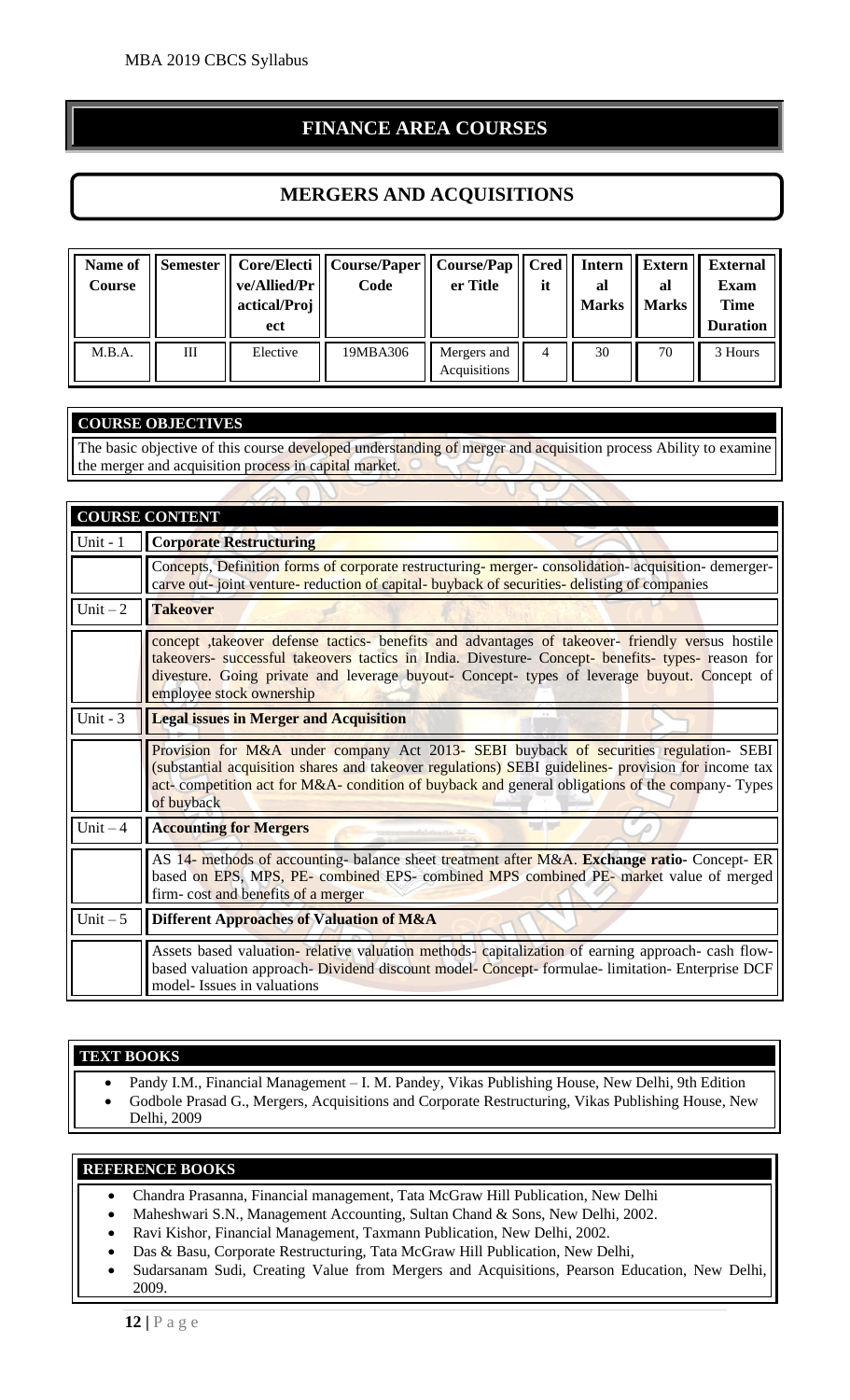#### **SECURITY ANALYSIS AND PORTFOLIO MANAGEMENT**

| Name of<br>Course | <b>Semester</b> | Core/Electi<br>ve/Allied/Pr<br>actical/Proj<br>ect | Course/Paper<br>Code | <b>Course/Pape</b><br>r Title                       | <b>Cre</b><br>dit | <b>Intern</b><br>al<br><b>Marks</b> | <b>Extern</b><br>al<br><b>Marks</b> | <b>External</b><br><b>Exam</b><br><b>Time</b><br><b>Duration</b> |
|-------------------|-----------------|----------------------------------------------------|----------------------|-----------------------------------------------------|-------------------|-------------------------------------|-------------------------------------|------------------------------------------------------------------|
| M.B.A.            | III             | Elective                                           | 19MBA307             | Security<br>Analysis and<br>Portfolio<br>Management | $\overline{4}$    | 30                                  | 70                                  | 3 Hours                                                          |

#### **COURSE OBJECTIVES**

The objective of this course is to impart knowledge to students regarding the theory and practice of Security Analysis and Portfolio Management Decision Making Process.

|                   | <b>COURSE CONTENT</b>                                                                                                                                                                                                                                                                                                                                                                                                                                                                                                                                                                                    |
|-------------------|----------------------------------------------------------------------------------------------------------------------------------------------------------------------------------------------------------------------------------------------------------------------------------------------------------------------------------------------------------------------------------------------------------------------------------------------------------------------------------------------------------------------------------------------------------------------------------------------------------|
| Unit - $1$        | Investment                                                                                                                                                                                                                                                                                                                                                                                                                                                                                                                                                                                               |
|                   | Nature – Scope – Elements – Avenues – Approaches to Investment analysis – Concept of Risk and<br>Return – Measurement, Financial Assets, Primary & Secondary Market -Primary Market: Role,<br>Functions & Methods of Selling – Allotment Procedure – New Financial Instruments. Secondary<br>Market, Role – Importance – Types of Brokers – Trading Mechanism – Listing of Securities in<br>Stock Exchanges – Screen Based Trading – Depository – Role and Need – Functions.                                                                                                                             |
| Unit $-2$         | <b>Public Issue</b>                                                                                                                                                                                                                                                                                                                                                                                                                                                                                                                                                                                      |
|                   | <b>SEBI Guidelines – Size of Issue – Pricing of Issue – Promoters Contribution – Appointment of</b><br>Merchant Bankers – Underwriters – Broker – Registrar and Managers, Bankers and Allotment of<br>Shares.                                                                                                                                                                                                                                                                                                                                                                                            |
| Unit - $3$        | <b>Valuation of Securities</b>                                                                                                                                                                                                                                                                                                                                                                                                                                                                                                                                                                           |
|                   | <b>Bonds</b> – Debentures – Preference Shares and Equity Shares,                                                                                                                                                                                                                                                                                                                                                                                                                                                                                                                                         |
| Unit $-4$         | <b>Fundamental and Technical Analysis</b>                                                                                                                                                                                                                                                                                                                                                                                                                                                                                                                                                                |
|                   | Fundamental Economic - Industry and Company Analysis, Technical Analysis, Trends - Indicators<br>- Indices and Moving Averages Applied in Technical Analyses.                                                                                                                                                                                                                                                                                                                                                                                                                                            |
| Unit $-5$         | <b>Portfolio Management</b>                                                                                                                                                                                                                                                                                                                                                                                                                                                                                                                                                                              |
|                   | Estimating rate of return and standard deviation portfolio – Effect of combining the securities –<br>Markowitz Risk-return optimization - Single Index Model or Market Model - Portfolio Total risk -<br>Portfolio Market risk and unique risk – Simple Sharpe's optimization solutions, Efficient Market<br>Hypothesis, Capital Market Theory, Capital market line - Security Market line - Risk free lending<br>and borrowings – Factors Models – Arbitrage pricing theory – Two factor and multi factor models –<br>Principles of Arbitrage - Arbitrage Portfolios, Portfolio Performance Evaluation. |
| <b>TEXT BOOKS</b> |                                                                                                                                                                                                                                                                                                                                                                                                                                                                                                                                                                                                          |
|                   | Bhalla, V K. Investment Management: Security Analysis and Pot1folio Management, d" ed., New Delhi,<br>S. Chand, 2008.<br>M Ranganatham, R. Madhumathi, Investment Analysis and Portfolio Management' –, Pearson<br>Education, New Delhi                                                                                                                                                                                                                                                                                                                                                                  |

• Avadhani V.A., Security Analysis & Portfolio Management, Himalaya Publishing House, Mumbai, 2008.

- Chandra Prasanna, Investment Management, Tata McGraw Hill, New Delhi, 2008.
- Fischer, Donald E. and Jordan, Ronald J. Security Analysis and Pot1folio Management. 6th ed., New Delhi, Prentice Hall of India, 2008.
- Investment Analysis and Portfolio Management, Reilly / Brown South Western Cengage Learning , third edition 2009
- Pandian P., Security Analysis and Portfolio Management, Vikas Publishing Pvt. Ltd., New Delhi, 2008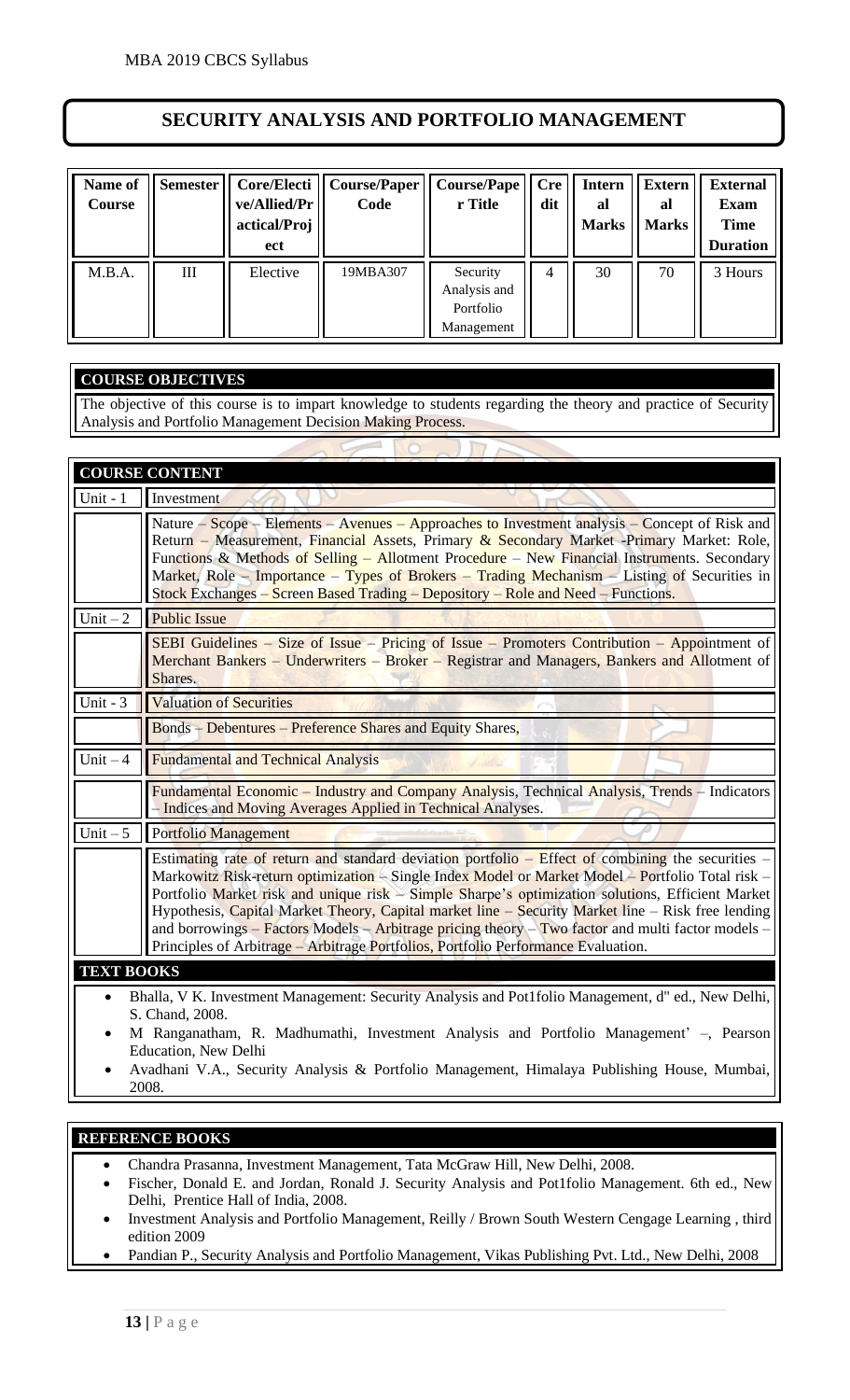#### **HUMAN RESOURCE AREA COURSES**

#### **STRATEGIC HUMAN RESOURCE MANAGEMENT**

| Name of<br><b>Course</b> | Semester | ve/Allied/Pr<br>actical/Proj<br>ect | Core/Electi    Course/Paper<br>Code | <b>Course/Pape</b><br>r Title                | Cre<br>dit | <b>Intern</b><br>al<br><b>Marks</b> | <b>Extern</b><br>al<br><b>Marks</b> | <b>External</b><br>Exam<br><b>Time</b><br><b>Duration</b> |
|--------------------------|----------|-------------------------------------|-------------------------------------|----------------------------------------------|------------|-------------------------------------|-------------------------------------|-----------------------------------------------------------|
| M.B.A.                   | III      | Elective                            | 19MBA308                            | Strategic<br>Human<br>Resource<br>Management | 4          | 30                                  | 70                                  | 3 Hours                                                   |

#### **COURSE OBJECTIVES**

The objective of this paper is to develop a conceptual as well as a practical understanding of Strategic Human Resource System in an organization.

| <b>COURSE CONTENT</b> |                                                                                                                                      |
|-----------------------|--------------------------------------------------------------------------------------------------------------------------------------|
| Unit - $1$            | An Investment Perspective of HRM<br><b>Challenges in Strategic Human Resource Management</b><br>The Evolving / Strategic role of HRM |
| Unit $-2$             | Human Resource Evaluation,<br>Designing and Redesigning of Work Systems<br><b>Employment law</b>                                     |
| Unit - $3$            | <b>Staffing</b><br><b>Training and Development</b><br>Performance Management and Feedback                                            |
| Unit $-4$             | Compensation<br><b>Employees Separation</b><br>$\bullet$<br><b>Labor Relations</b>                                                   |
| Unit $-5$             | <b>Global Human Resource Management</b>                                                                                              |

#### **TEXT BOOKS**

- Jeffrey A. Mello "Strategic Human Resource Management" Thomson –South-Western Publication-2004.
- Tanuja Agarwala "Strategic Human Resource Management" Oxford Publication-2007.

- Tiwari T.D.and Chauhan P.L. "Framework of Human Resource Management and Industrial Relations-Shanti Prakashan, Delhi
- Belkaoui, A.R. and Belkaoui, J.M., Human Resource Valuation: A guide to strategies and Techniques, Greenwood Quorum Books, 1995.
- Dale B., Total Quality and Human Resources: An Executive Guide, Oxford, Blackwell, 1992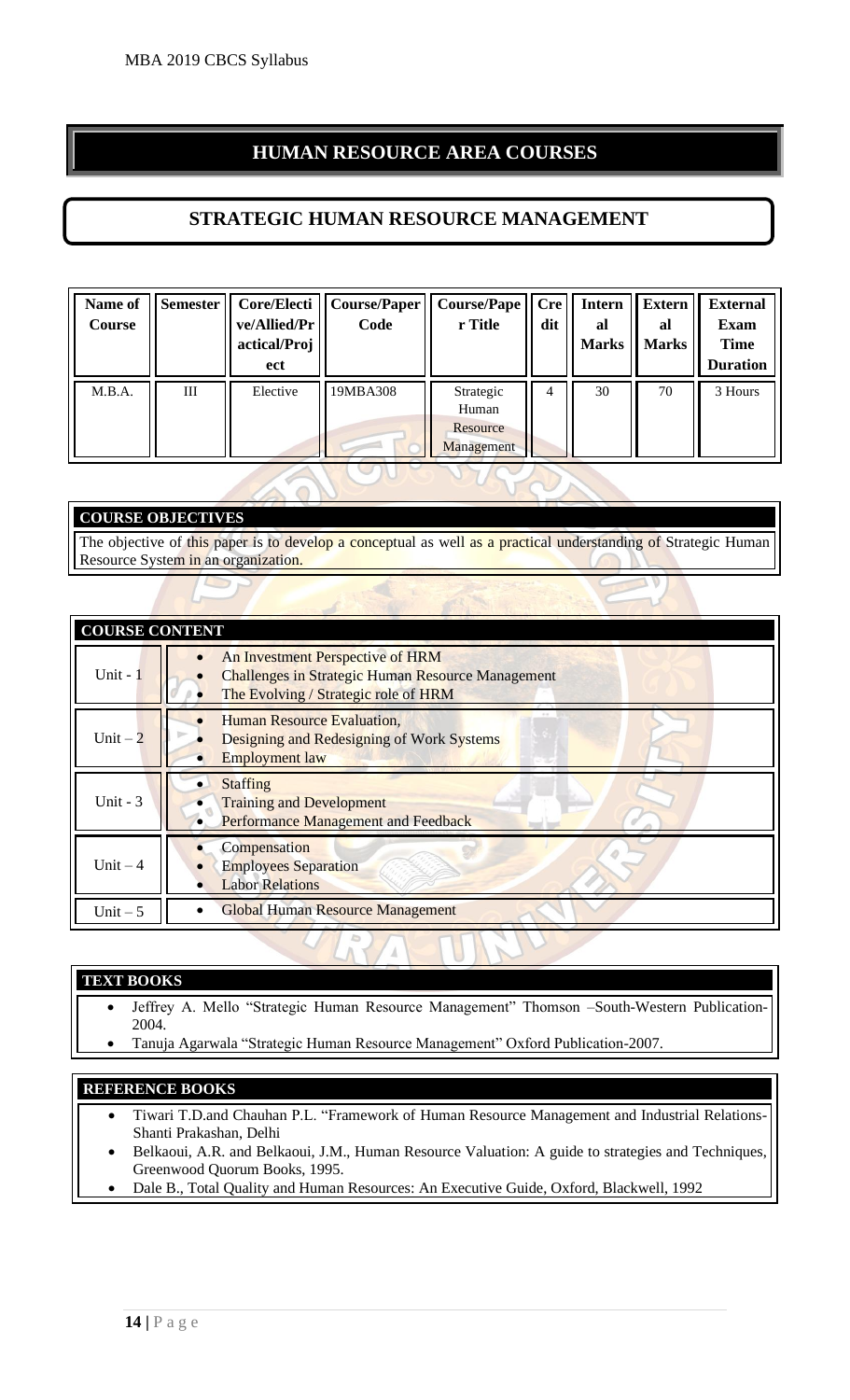#### **HUMAN RESOURCE DEVELOPMENT**

| Name of<br>Course | <b>Semester</b> | ve/Allied/Pr<br>actical/Proj<br>ect | Core/Electi    Course/Paper<br>Code | Course/Pape<br>r Title           | <b>Cre</b><br>dit | Intern<br>al<br><b>Marks</b> | <b>Extern</b><br>al<br><b>Marks</b> | <b>External</b><br>Exam<br><b>Time</b><br><b>Duration</b> |
|-------------------|-----------------|-------------------------------------|-------------------------------------|----------------------------------|-------------------|------------------------------|-------------------------------------|-----------------------------------------------------------|
| M.B.A.            | Ш               | Elective                            | 19MBA309                            | Human<br>Resource<br>Development | 4                 | 30                           | 70                                  | 3 Hours                                                   |

#### **COURSE OBJECTIVES**

The purpose of this paper is to provide an in-depth understanding of the role of training in the HRD, and to enable the course participants to manage the training system and processes

| <b>COURSE CONTENT</b> |                                                                                                                                                                    |
|-----------------------|--------------------------------------------------------------------------------------------------------------------------------------------------------------------|
| Unit - $1$            | <b>Evolution and Overview of HRD</b><br><b>Current Scenario of HRD</b>                                                                                             |
| Unit $-2$             | <b>HRD</b> Functions<br><b>HRD</b> climate<br><b>Human Capital Development</b>                                                                                     |
| Unit $-3$             | <b>Quality Work Life</b><br><b>Total Quality Management</b><br><b>HRD</b> strategies and Designing Effective HRD Strategies<br><b>HRD</b> in Virtual Organizations |
| Unit $-4$             | <b>Human Resource Information System</b><br><b>Human Resource Accounting</b><br><b>HR Out-Sourcing</b>                                                             |
| Unit $-5$             | <b>Training and Retraining</b><br><b>Performance Management</b><br><b>Coaching and Counselling</b><br><b>Career Management and Development</b>                     |

#### **TEXT BOOKS**

• Tiwari, T.D. "Human Resource Development a New Perspective" Shanti Prakashan- Delhi

- Randy L. Desimone, Jon M.Werner,David M. Harris Thomson –South-Western Publication- 2003.
- Beunet, Roger ed. Improving Training Effectiveness. Aldershot, Gower, 1998.
- Buckley R & Caple, Jim. The Theory & Practice of Training. London, Kogan & Page, 1995.
- Lynton, R Pareek, U. Training for Development. 2nd ed. New Delhi, Vistaar, 1990.
- Pepper, Allan D. Managing the Training and Development Function. Aldershot, Gower, 1984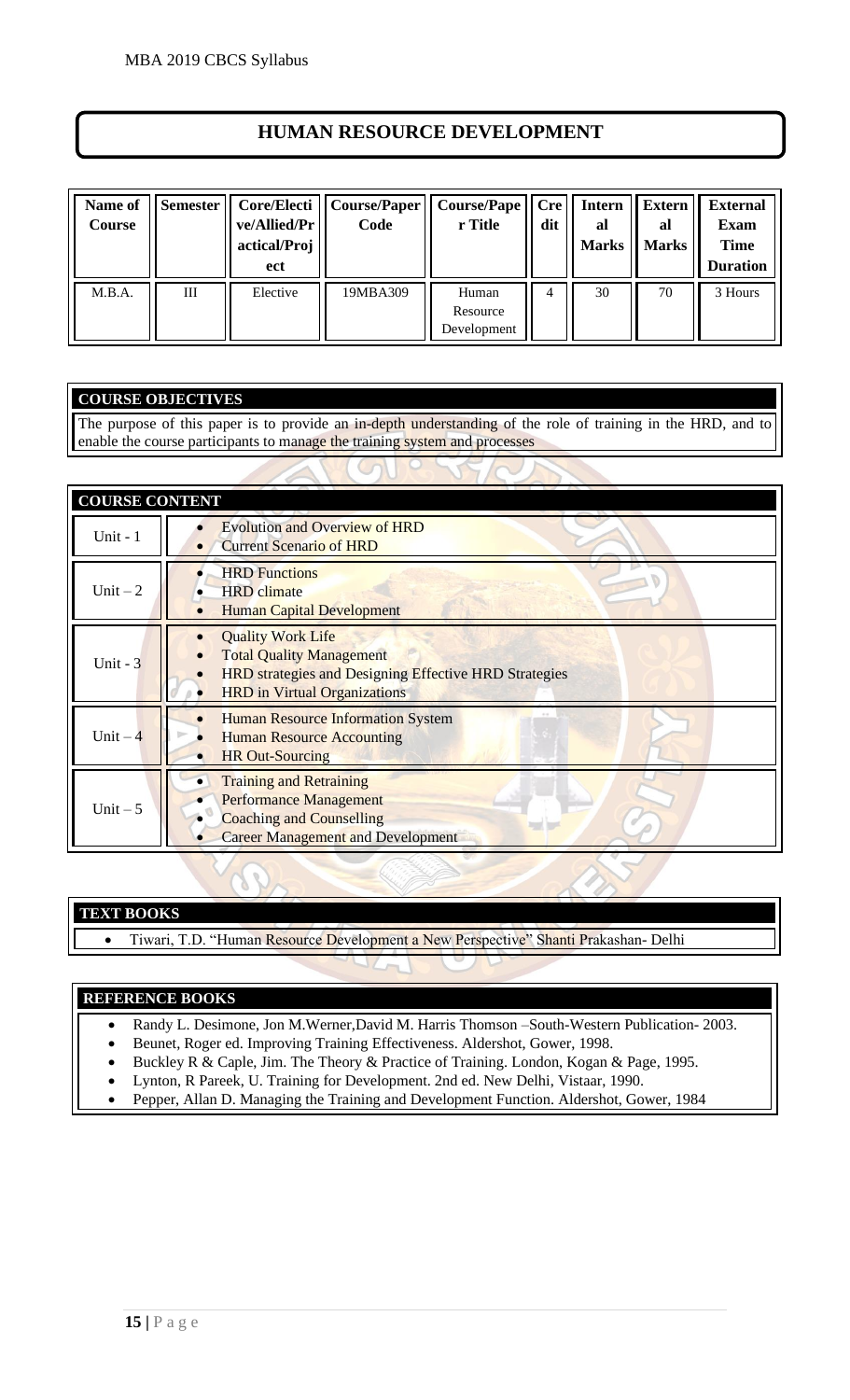#### **INFORMATION SYSTEM AREA COURSES**

| <b>DATABASE MANAGEMENT</b> |   |                                     |                                                                |                        |              |                              |                                     |                                                                  |
|----------------------------|---|-------------------------------------|----------------------------------------------------------------|------------------------|--------------|------------------------------|-------------------------------------|------------------------------------------------------------------|
| Name of<br>Course          |   | ve/Allied/Pr<br>actical/Proj<br>ect | Semester    Core/Electi    Course/Paper    Course/Pape<br>Code | r Title                | l Cre<br>dit | Intern<br>al<br><b>Marks</b> | <b>Extern</b><br>al<br><b>Marks</b> | <b>External</b><br><b>Exam</b><br><b>Time</b><br><b>Duration</b> |
| M.B.A.                     | Ш | Elective                            | 19MBA310                                                       | Database<br>Management | 4            | 30                           | 70                                  | 3 Hours                                                          |

#### **COURSE OBJECTIVES**

The students are to be provided basic understanding of the RDBMS & SQL and the skills to these in business organizations.

#### **COURSE CONTENT**

| Unit - $1$ | <b>Database Management System</b><br>History - Database and DBMS packages - Database System Architecture<br><b>Client Server architecture</b>                                                                                                                                                                                                                                                                                                                                                                                                                                                                                                               |
|------------|-------------------------------------------------------------------------------------------------------------------------------------------------------------------------------------------------------------------------------------------------------------------------------------------------------------------------------------------------------------------------------------------------------------------------------------------------------------------------------------------------------------------------------------------------------------------------------------------------------------------------------------------------------------|
| Unit $-2$  | <b>Database Models</b><br>• Hierarchical – Network – Relational - Codd's rules for Relational database<br><b>Object Relational database model</b><br><b>Database Modeling</b><br>E-R Diagram – Normalization - $1^{st}$ NF, $2^{nd}$ NF, $3^{rd}$ NF -example and exercise                                                                                                                                                                                                                                                                                                                                                                                  |
| Unit $-3$  | <b>Transaction Management</b><br>Transactions - Transaction recovery - Two phase commit -SQL facilities<br><b>Concurrency</b><br><b>Introduction - Concurrency problems – Locking – Deadlock - SQL facilities</b><br><b>Constraints</b><br><b>Introduction - Different types of Constraints</b>                                                                                                                                                                                                                                                                                                                                                             |
| Unit $-4$  | <b>Database and DBA</b><br>Objects in Database- Table, View, sequence, Procedure, synonym, constraints - Data<br>- Data Dictionary- Schema, sub schema, Physical view - Database<br><b>Types</b><br>Administrator role - Back up, Recovery - User management<br><b>Structured Query Language</b><br>Data Definition Language- Create, Alter, Drop commands - Data Manipulation<br>Language- Insert, Update, Delete - Transaction Control Language- Commit, Rollback,<br>Grant, Revoke - Query Language - Query from table, multiple table, sub query -<br>Arithmetic and logical operators - Functions - Use of where, having, group by, order<br>by clause |
| Unit $-5$  | <b>Database Trends</b><br>Distributed Database - Distributed Processing - Web enabled Database- Data ware<br>housing & Data Mining                                                                                                                                                                                                                                                                                                                                                                                                                                                                                                                          |

#### **TEXT BOOKS**

• Database Systems- C.J.Date- Pearson Education

- Kevin Loney and George Koch Oracle 8i- the complete reference- TMH
- Database system Concepts- Silberschatz- Korth- Sudarshan McGrawHill
- Fundamentals of Database Systems- Navathe- Pearson Education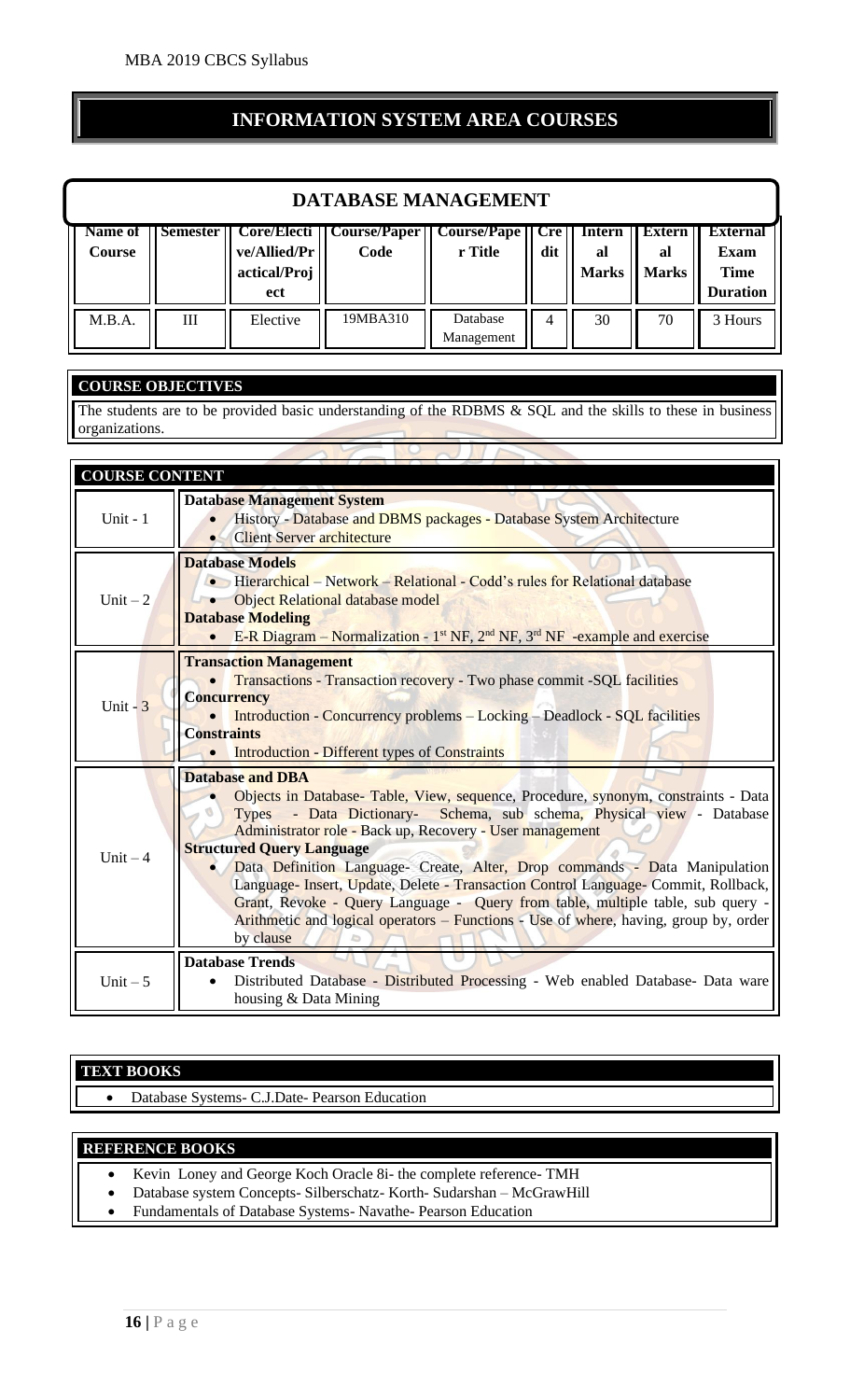#### **SOFTWARE PROJECT MANAGEMENT**

| Name of<br>Course | Semester | ve/Allied/Pr<br>actical/Proj<br>ect | Core/Electi    Course/Paper  <br>Code | <b>Course/Pap</b><br>er Title     | <b>Cre</b><br>dit | <b>Intern</b><br>al<br><b>Marks</b> | <b>Extern</b><br>al<br><b>Marks</b> | <b>External</b><br><b>Exam</b><br><b>Time</b><br><b>Duration</b> |
|-------------------|----------|-------------------------------------|---------------------------------------|-----------------------------------|-------------------|-------------------------------------|-------------------------------------|------------------------------------------------------------------|
| M.B.A.            | III      | Elective                            | 19MBA311                              | Software<br>Project<br>Management | 4                 | 30                                  | 70                                  | 3 Hours                                                          |

|           | <b>COURSE OBJECTIVES</b>                                                                                                                                                                                                                                                                                                                                                             |  |  |  |  |  |  |  |
|-----------|--------------------------------------------------------------------------------------------------------------------------------------------------------------------------------------------------------------------------------------------------------------------------------------------------------------------------------------------------------------------------------------|--|--|--|--|--|--|--|
|           | To understand Software Project Management, techniques used in software cost estimation and planning.                                                                                                                                                                                                                                                                                 |  |  |  |  |  |  |  |
|           | <b>COURSE CONTENT</b>                                                                                                                                                                                                                                                                                                                                                                |  |  |  |  |  |  |  |
| Unit $-1$ | Importance of Software Project Management – Activities Methodologies – Categorization of<br>Software Projects - Setting objectives - Management Principles - Management Control - Project<br>portfolio Management - Cost-benefit evaluation technology - Risk evaluation - Strategic program<br>Management – Stepwise Project Planning                                               |  |  |  |  |  |  |  |
| Unit $-2$ | Software process and Process Models - Choice of Process models - mental delivery - Rapid<br>Application development – Agile methods – Extreme Programming – SCRUM – Managing<br>interactive processes $-$ Basics of Software estimation $-$ Effort and Cost estimation techniques $-$<br>COSMIC Full function points - COCOMO II A Parametric Productivity Model - Staffing Pattern. |  |  |  |  |  |  |  |
| Unit $-3$ | Objectives of Activity planning – Project schedules – Activities – Sequencing and scheduling –<br>Network Planning models - Forward Pass & Backward Pass techniques - Critical path (CRM)<br>method - Risk identification - Assessment - Monitoring - PERT technique - Monte Carlo<br>simulation – Resource Allocation – Creation of critical patterns – Cost schedules.             |  |  |  |  |  |  |  |
| Unit $-4$ | Framework for Management and control – Collection of data Project termination – Visualizing<br>progress - Cost monitoring - Earned Value Analysis- Project tracking - Change control- Software<br>Configuration Management - Managing contracts - Contract Management.                                                                                                               |  |  |  |  |  |  |  |
| Unit $-5$ | Managing people – Organizational behavior – Best methods of staff selection – Motivation – The<br>Oldham-Hackman job characteristic model - Ethical and Programmed concerns - Working in<br>teams - Decision making - Team structures - Virtual teams - Communications genres -<br>Communication plans                                                                               |  |  |  |  |  |  |  |

#### **TEXT BOOKS**

• Bob Hughes, Mike Cotterell and Rajib Mall: Software Project Management – Fifth Edition, Tata McGraw Hill, New Delhi

-1

 $\overline{\phantom{a}}$ 

#### **REFERENCE BOOKS**

• Walker Royce: "Software Project Management"- Addison-Wesley, 1998.

 $\sqrt{}$ 

 $\sqrt{ }$ 

• Gopalaswamy Ramesh, "Managing Global Software Projects" – McGraw Hill Education (India), Fourteenth Reprint 2013.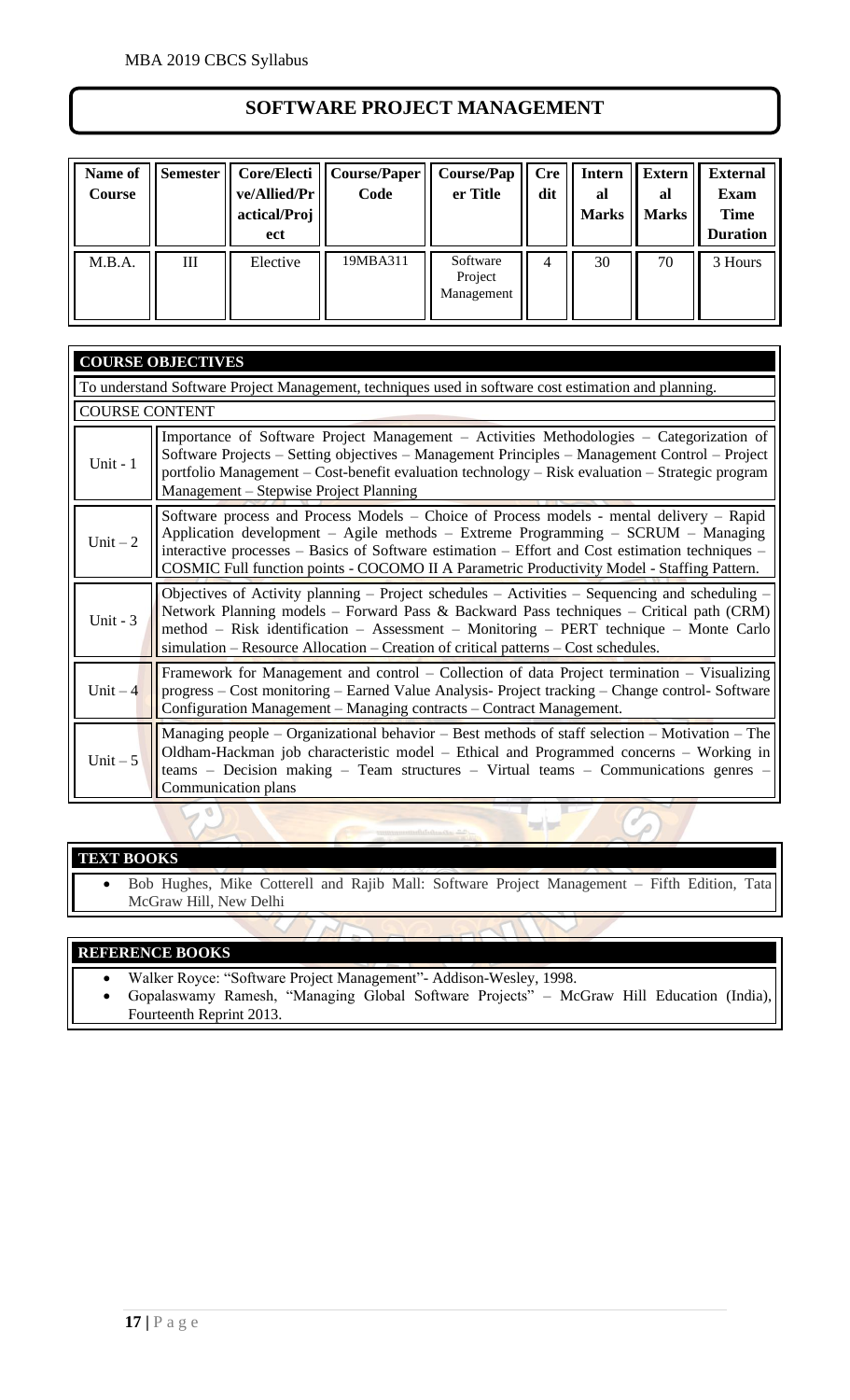# **MBA SEMESTER – IV**

G

**(Effective from October 2020)**

#### **INTERNATIONAL BUSINESS**

| Name of<br>Course |    | ve/Allied/Pr<br>actical/Proj<br>ect | Semester    Core/Electi    Course/Paper    Course/Pap    Cred    Intern<br>Code | er Title                         | it | al<br><b>Marks</b> | Extern<br>al<br><b>Marks</b> | <b>External</b><br><b>Exam</b><br><b>Time</b><br><b>Duration</b> |
|-------------------|----|-------------------------------------|---------------------------------------------------------------------------------|----------------------------------|----|--------------------|------------------------------|------------------------------------------------------------------|
| M.B.A.            | IV | Core                                | 19MBA401                                                                        | International<br><b>Business</b> | 4  | 30                 | 70                           | 3 Hours                                                          |

#### **COURSE OBJECTIVES**

The objective of this paper is to provide an overview of the international business environment to the student of management.

 $\sqrt{}$ 

| <b>COURSE CONTENT</b> |                                                                                                                                                                                                                                                                                                                                                                                                                                                                                                                                                                                                                                                                                                    |
|-----------------------|----------------------------------------------------------------------------------------------------------------------------------------------------------------------------------------------------------------------------------------------------------------------------------------------------------------------------------------------------------------------------------------------------------------------------------------------------------------------------------------------------------------------------------------------------------------------------------------------------------------------------------------------------------------------------------------------------|
| Unit - $1$            | <b>Nature of International Business</b>                                                                                                                                                                                                                                                                                                                                                                                                                                                                                                                                                                                                                                                            |
|                       | Why study international business? - Drives of international business - Comparison between<br>domestic business and international business - Routs of Globalization - MNCs' critics and<br>defenders - Evolution of International Business, Theories of Global Trade and Investment, Benefits<br>of Foreign Trade - Foreign trade policies - Trade theories - Usefulness of Trade theories - Foreign<br>Direct Investment - Indian experience                                                                                                                                                                                                                                                       |
| Unit $-2$             | <b>Environments</b>                                                                                                                                                                                                                                                                                                                                                                                                                                                                                                                                                                                                                                                                                |
|                       | Political and Technological, Nature of International Business Environment - Political environment<br>- Political risk - Impact for MNCs - Technological environment - Impact of Technology -<br>Implication for MNCs, Cultural Environment, Nature of Culture - National Culture - Business<br>Culture - Occupational and Organizational Culture - Culture vis-a vis Customs and Manners -<br>Spreading cross cultural literacy - Managing Diversity - Value Orientations Model, Economic<br>Environment, Income wise classification of Countries - Countries classified by economic systems -<br>Classification of countries by region - Economy in transition; Indian and China - Trade policies |
| Unit - $3$            | <b>International Marketing</b>                                                                                                                                                                                                                                                                                                                                                                                                                                                                                                                                                                                                                                                                     |
|                       | Benefits of International marketing - Domestic and International marketing Compared - Major<br>activities in international Marketing, Overview of International Human Resources Management,<br>Nature of international HRM - Domestic HRM and IHRM compared -Need for broader<br>perspectives - Managing international HR activities - Key issues in international labour relations                                                                                                                                                                                                                                                                                                                |
| Unit $-4$             | <b>International Financial Management</b>                                                                                                                                                                                                                                                                                                                                                                                                                                                                                                                                                                                                                                                          |
|                       | Nature of IFM - Factors constraining MNCs' efforts to maximize returns - Foreign exchange<br>market - Currency convertibility - International Monetary System- International financial markets -<br>Balance of Payment - Scope of International financial management, International Accounting,<br>National Differences in Accounting - Classification of Accounting - Harmonization of Differences<br>- Indian Accounting and the World - Accounting for international business - Transactions for<br>foreign currency                                                                                                                                                                            |
| Unit $-5$             | World Trade Organization                                                                                                                                                                                                                                                                                                                                                                                                                                                                                                                                                                                                                                                                           |
|                       | Objective of WTO - Functions of WTO - GATT and WTO - Principles of WTO - Key subjects in<br>WTO -Implications for India -India's commitments to WTO.                                                                                                                                                                                                                                                                                                                                                                                                                                                                                                                                               |

#### **TEXT BOOKS**

- K Aswathappa, International Business, The Mc Graw hill Companies 2008
- Chauhan P.L. and Kakkad R., International Business, Shanti Prakashan, Ahmedabad.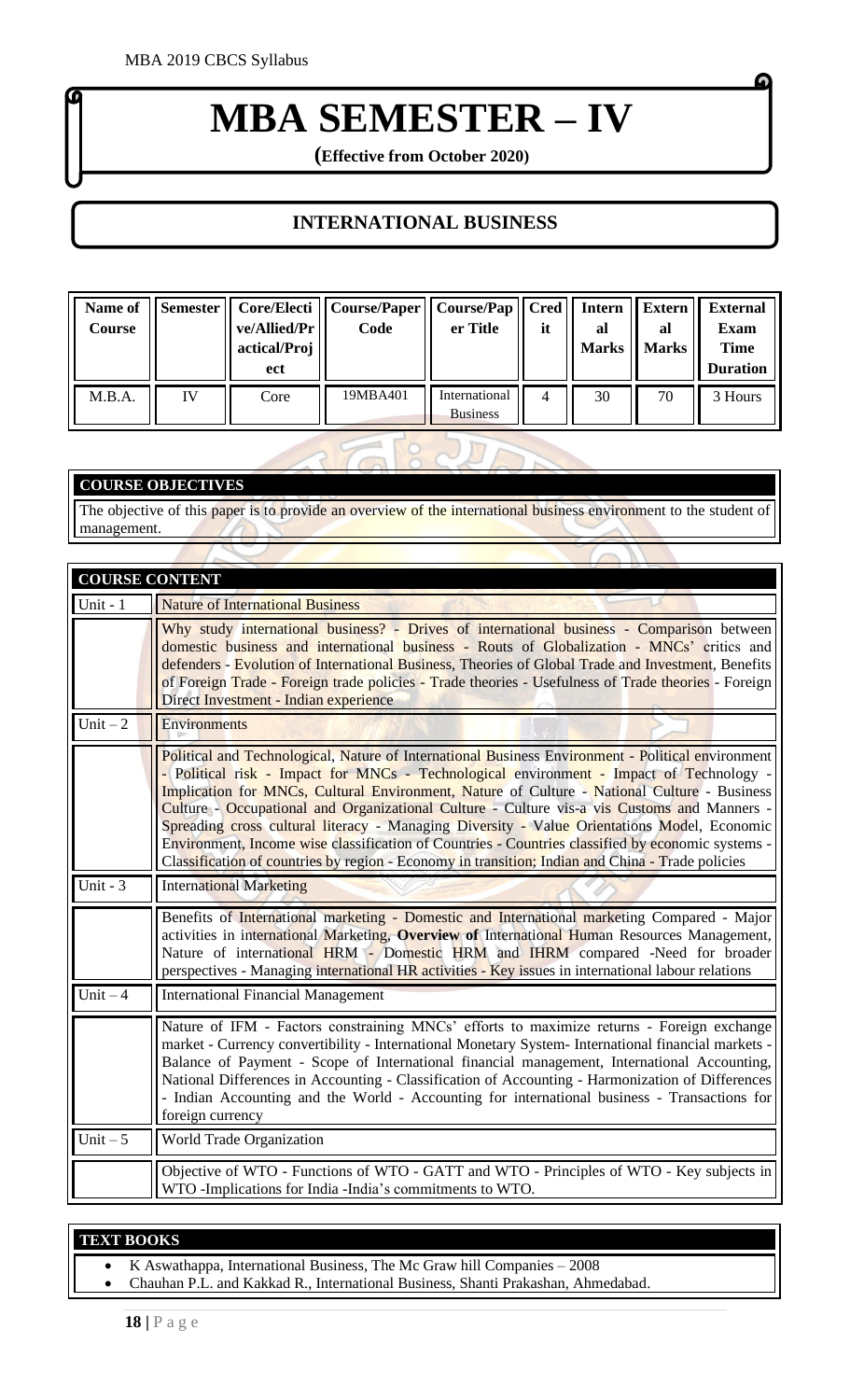#### • Francis Cherunilam, International Business, PHI, New Delhi, 2008

- Sharan V, International Financial Management, PHI, 2004
- Paul Justin, International Business, PHI, New Delhi.
- Thakur, burton & Srivastava, International Management, TMGH 2002
- Charls W.L.Hill International Business, TMGH 2008

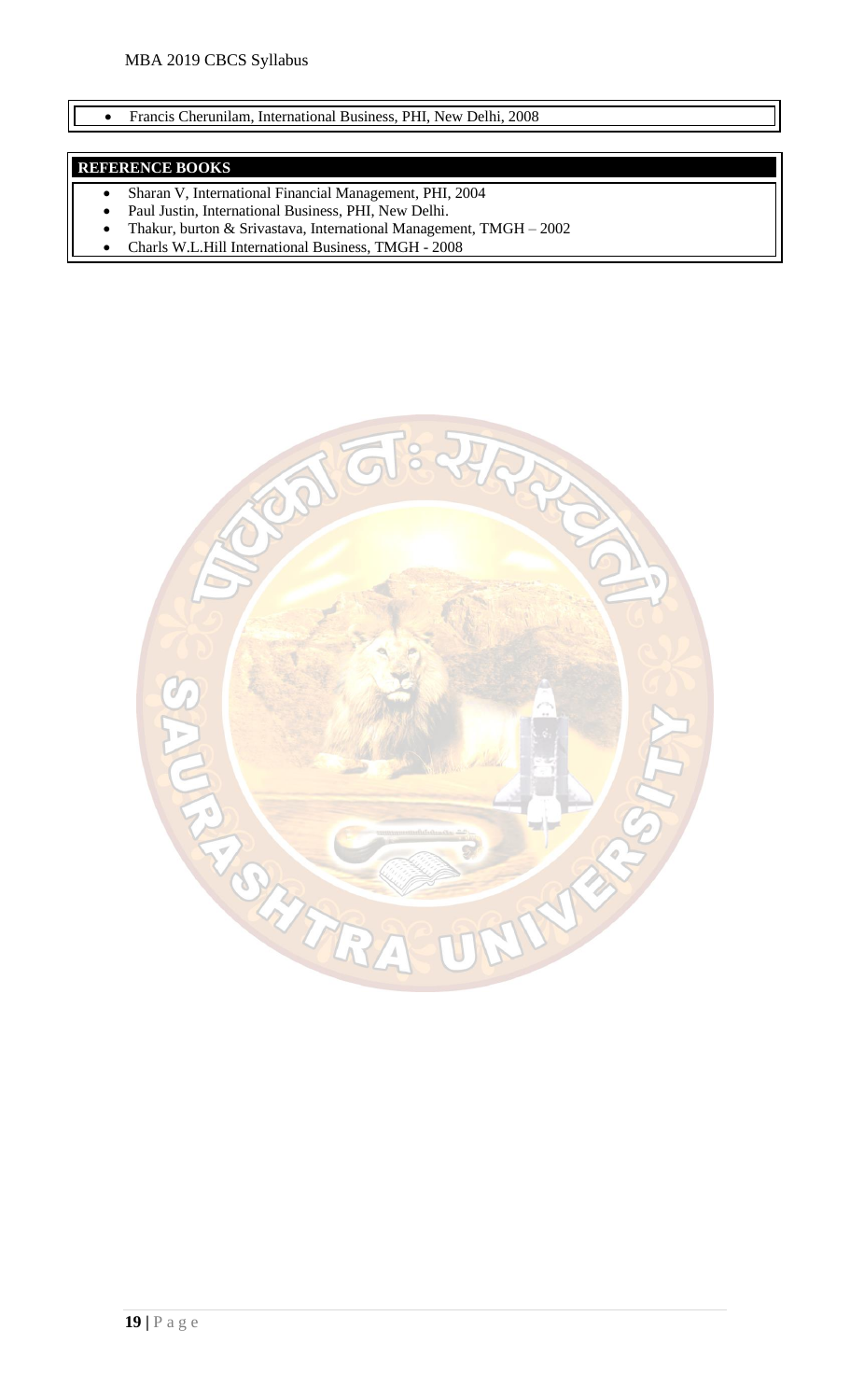#### **LEGAL ASPECTS OF BUSINESS**

| Name of<br><b>Course</b> | <b>Semester</b> | ve/Allied/Pr<br>actical/Proj<br>ect | Core/Electi    Course/Paper<br>Code | Course/Pap<br>er Title                 | <b>Cred</b><br>it | <b>Intern</b><br>al<br><b>Marks</b> | <b>Extern</b><br>al<br><b>Marks</b> | <b>External</b><br><b>Exam</b><br><b>Time</b><br><b>Duration</b> |
|--------------------------|-----------------|-------------------------------------|-------------------------------------|----------------------------------------|-------------------|-------------------------------------|-------------------------------------|------------------------------------------------------------------|
| M.B.A.                   | IV              | Core                                | 19MBA402                            | Legal<br>Aspects of<br><b>Business</b> | 4                 | 30                                  | 70                                  | 3 Hours                                                          |

#### **COURSE OBJECTIVES**

The objective of this paper is to make the students aware of legal aspects of business in relevant areas and acquire the knowledge of latest Companies Act. .

| <b>COURSE CONTENT</b> |                                                                                                                                                                                                                                                                                                                                                                                                                                                                                                      |
|-----------------------|------------------------------------------------------------------------------------------------------------------------------------------------------------------------------------------------------------------------------------------------------------------------------------------------------------------------------------------------------------------------------------------------------------------------------------------------------------------------------------------------------|
| Unit - $1$            | <b>The Indian Contract Act, 1872</b><br>Essentials of a Valid Contract - Void Agreements - Performance of Contracts. Breach<br>of Contract and its Remedies - Quasi-Contracts                                                                                                                                                                                                                                                                                                                        |
| Unit $-2$             | <b>Patents</b><br>Functioning of the Patents Act - Procedure on Receipt of Application - Rights of<br>Patentee – What Can be patented? – Compulsory Licensing<br><b>Copyright Protection</b><br>Organization of the Copyright Act – What Can be Copyrighted? – Who is the Owner<br>of Copyright? – Territorial Limitations – Rights of Owner – Activities which are not<br>Copyright Violations – Duration of Copyright Protection – Broadcast Reproduction<br><b>Rights – Copyright Information</b> |
| Unit $-3$             | <b>Information Technology Act</b><br><b>Preliminary - Digital Signature – Electronic Governance – Certifying Authorities –</b><br>Cyber Appellate Tribunal.                                                                                                                                                                                                                                                                                                                                          |
| Unit $-4$             | The Companies Act, 2013 - I<br>Nature and types of Companies. Formation - Memorandum and Articles of<br><b>Association - Prospectus Allotment of Shares - Shares and Share Capital</b>                                                                                                                                                                                                                                                                                                               |
| Unit $-5$             | The Companies Act, 2013 - II<br>Management and Administration: Register of Members – AGM – EGM – Quorum for<br>meeting – Ordinary and Special Resolutions – Appointment and qualifications of<br>Directors – Meetings of Board and its Powers                                                                                                                                                                                                                                                        |

#### **TEXT BOOKS**

• Pathak Akhileshwar, Legal Aspects of Business, Tata McGraw Hill Publishing Company Limited, New Delhi, 2005.

- K.R. Bulchandani, Business Law for Management, Himalaya Publishing House Pvt. Ltd, Bombay
- Gulshan S.S, Mercantile Law , Excel Books, New Delhi
- Bare Acts where ever required.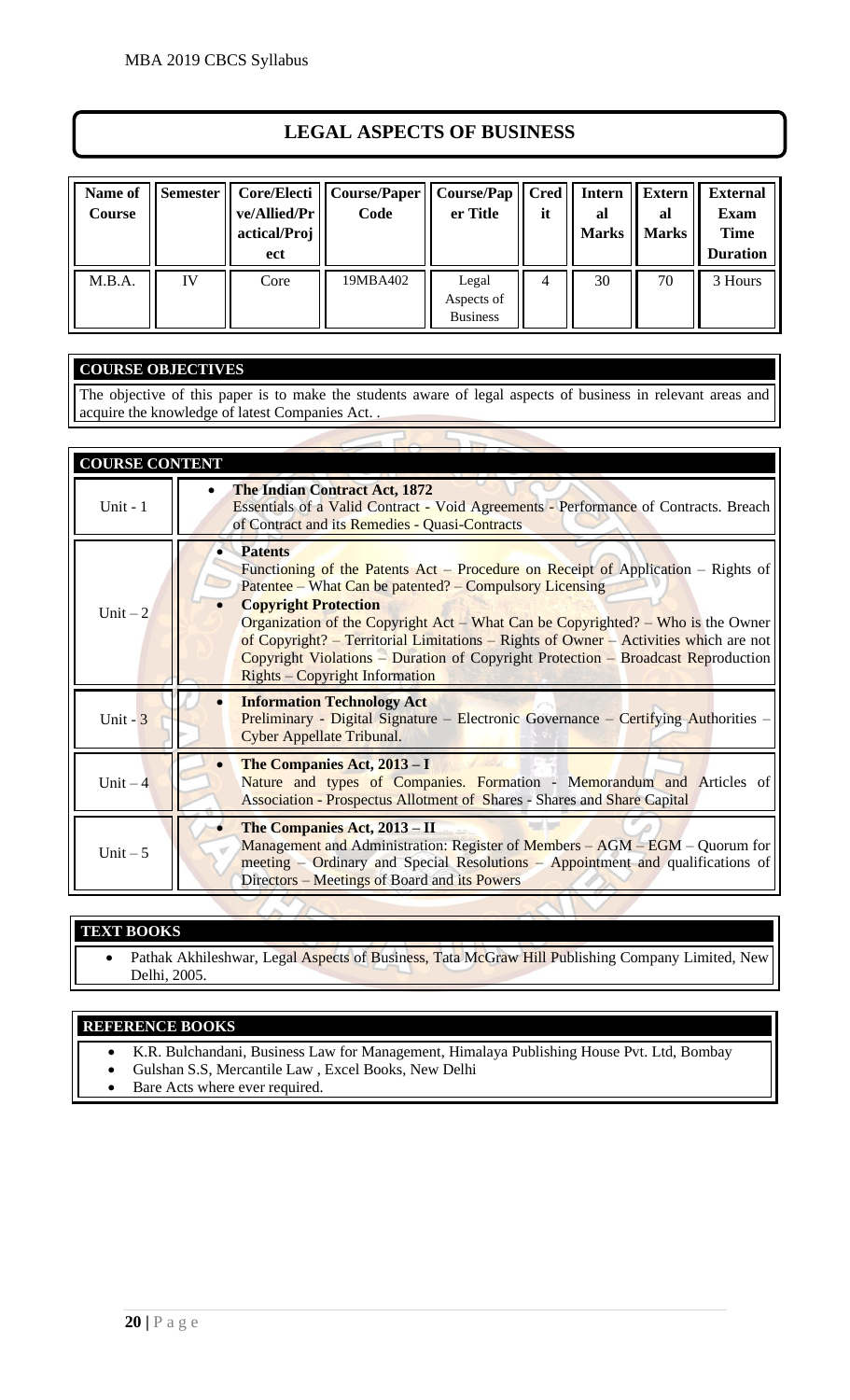#### **COMPREHENSIVE PROJECT STUDY**

| Name of<br>Course | Semester | ve/Allied/Pr<br>actical/Proj<br>ect | Core/Electi    Course/Paper   <br>Code | Course/Pap<br>er Title             | it | $Cred \mid$ Intern<br>al<br><b>Marks</b> | <b>Extern</b><br>al<br><b>Marks</b> | <b>External</b><br><b>Exam</b><br><b>Time</b><br><b>Duration</b> |
|-------------------|----------|-------------------------------------|----------------------------------------|------------------------------------|----|------------------------------------------|-------------------------------------|------------------------------------------------------------------|
| M.B.A.            | IV       | Project                             | 19MBA403                               | Comprehensi<br>ve Project<br>Study | 8  |                                          | 200                                 |                                                                  |

#### **COURSE OBJECTIVES**

The objective of this course is to prepare the student to conduct a research study of an Industry / Organization utilizing the tools and techniques learned in the two years of study. The focus of study could be in depth analysis of an industry or a diagnostic problem solving exercise of an organization. The student is expected to conduct a detailed survey of literature. In case of a status report of an industry, it is expected that the student collects all aspects related to a particular industry analyze data and present the findings.

#### **COURSE CONTENT**

- For the preparation of comprehensive project there is no need to take training in any organization. But if students wish to take training in industry they are free to take training.
- Students have to prepare his/her comprehensive project study in six week duration under the guidance of faculty member.
- Students can prepare his comprehensive project study by individual or in a pair of two students. If report is prepare in pair both of the students have to submit his/her reports individually.
- The final project will be evaluated at the end of the fourth semester by the examiners appointed by the university. This would be equivalent to the marks of the two papers

|  | <b>Comprehensive Project Report Format</b> |  |  |
|--|--------------------------------------------|--|--|
|  |                                            |  |  |
|  |                                            |  |  |
|  |                                            |  |  |

- (1) Student Declaration
- (2) Acknowledgment
- (3) Project Guide Certificate
- (4) Project Report Details
- Chapter I Conceptual Framework of Research Topic
- Chapter II Industry Overview (History, Development, Players, Analysis)
- Chapter III Company Overview (History, Current Position, Products, Market Coverage)
- Chapter IV Research Methodology
	- a. Relevance of the Study
	- b. Research Problem
	- c. Review of Literature
	- d. Objectives
	- e. Hypothesis
	- f. Scope of Study
	- g. Data Collection
		- - Secondary Primary **1. Sampling Design**
				- Probability / Non Probability Sampling Unit -Sample Size
				- **2. Instrument**
					- Questionnaires (Structured / Unstructured)
					- Focus Group Observation
				- **3. Mode of Collection of Data**
					- Personal / Mail / Telephonic
	- h. Limitations of Study

Chapter – V Data Analysis and Interpretation

Chapter – VI Summary, Finding  $&$  Suggestions

Bibliography

Appendix – Questionnaire (Please bring filled up questionnaire at the time of viva voce examination)

Font Style : Calibri/ Times New Roam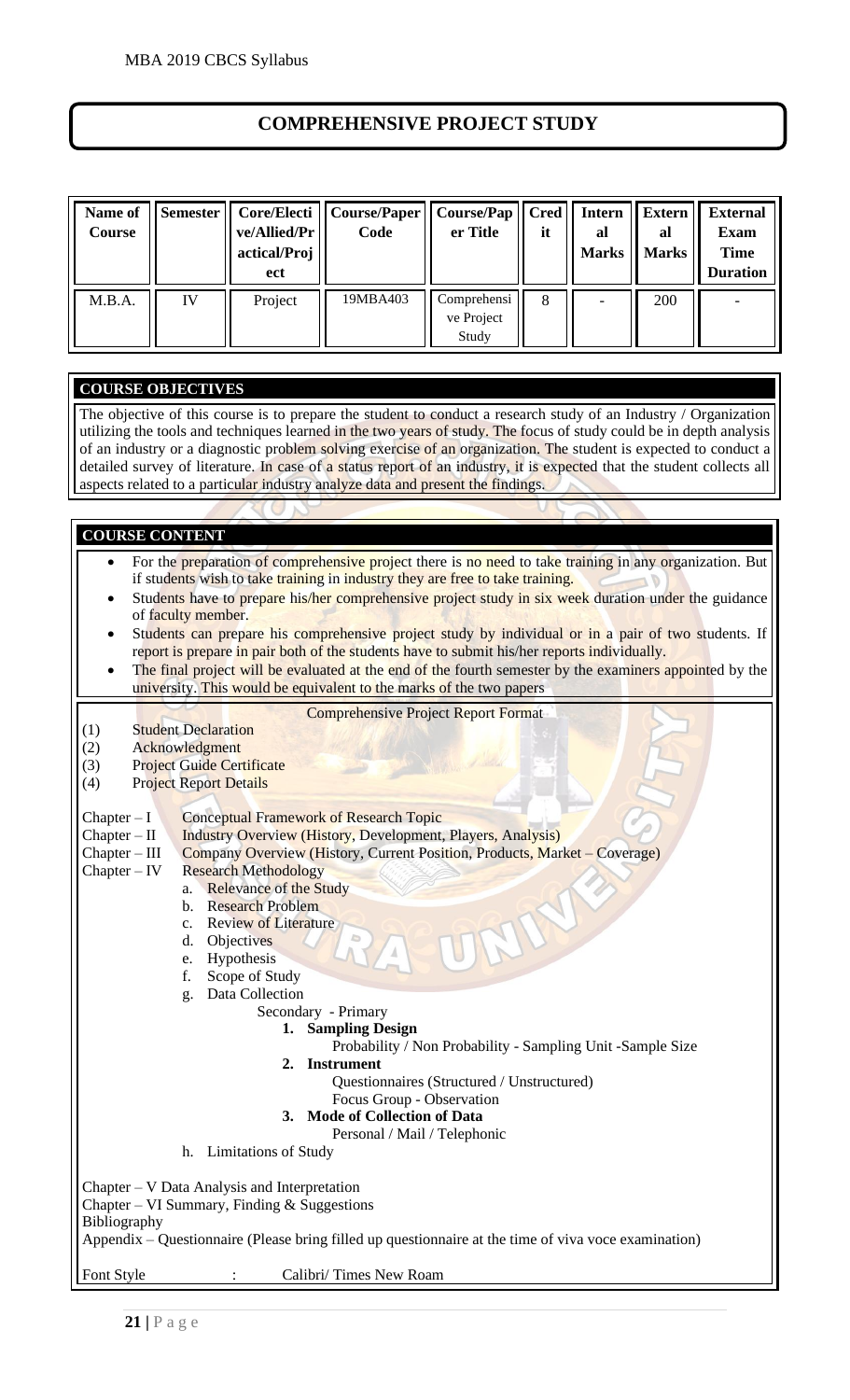| Font Size        |                | 11/12                                                                   |
|------------------|----------------|-------------------------------------------------------------------------|
| Line Spacing     | ٠              | Normal                                                                  |
| Paper Size       |                | A4                                                                      |
| Bound            |                | Leather / Spiral                                                        |
| Title Page Color |                | Black for Major Marketing / Blue for Major Finance / White for Major HR |
| Printing Style   | $\ddot{\cdot}$ | Both the side of paper                                                  |
| No. of Copies    |                | 2 Hard Copies and One Soft Copy (CD)                                    |
|                  |                | Student (Self)                                                          |
|                  |                | Company                                                                 |
|                  |                | Department / University / Project Guide (Soft Copy in CD)               |
|                  |                |                                                                         |
|                  |                |                                                                         |

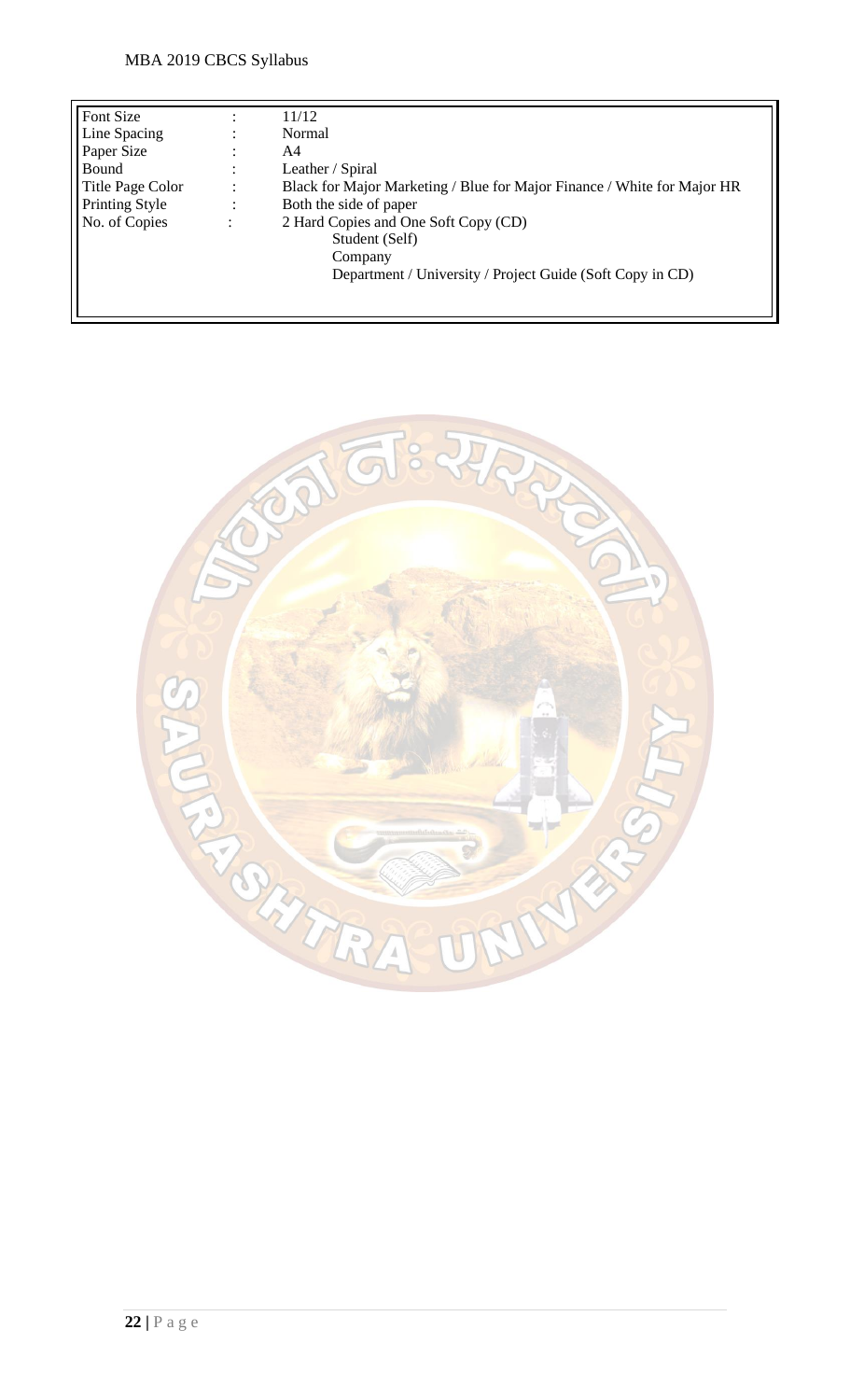#### **MARKETING AREA COURSES**

#### **INTEGRATED MARKETING COMMUNICATION**

| Name of<br>Course | <b>Semester</b> | Core/Electi<br>ve/Allied/Pr<br>actical/Proj<br>ect | Course/Paper<br>Code | <b>Course/Pap</b><br>er Title                | <b>Cre</b><br>dit | <b>Intern</b><br>al<br><b>Marks</b> | <b>Extern</b><br>al<br><b>Marks</b> | <b>External</b><br><b>Exam</b><br><b>Time</b><br><b>Duration</b> |
|-------------------|-----------------|----------------------------------------------------|----------------------|----------------------------------------------|-------------------|-------------------------------------|-------------------------------------|------------------------------------------------------------------|
| M.B.A.            | IV              | Elective                                           | 19MBA404             | Integrated<br>Marketing<br>Communicati<br>on | 4                 | 30                                  | 70                                  | 3 Hours                                                          |

 $\bigcap$ 

|           | <b>COURSE OBJECTIVES</b>                                                                                                                                                                                                                                               |
|-----------|------------------------------------------------------------------------------------------------------------------------------------------------------------------------------------------------------------------------------------------------------------------------|
|           | To acquaint the students with concepts and techniques used in designing marketing communication.                                                                                                                                                                       |
|           | <b>COURSE CONTENT</b>                                                                                                                                                                                                                                                  |
| Unit $-1$ |                                                                                                                                                                                                                                                                        |
|           | An overview of integrated marketing communications, Brand adoption, Brand naming,<br>Enhancing brand equity and accountability Environmental marketing, Ethical issues in<br>marketing                                                                                 |
| Unit $-2$ | The communication process and consumer behaviour, the role of persuasion in IMC,<br>changing preferences and behavioral modification strategies, objective setting and budgeting                                                                                       |
| Unit $-3$ | The magnitude of advertising, Advertising's effect on the economy, advertising functions,<br>the advertising management process, effective and creative ad messages, corporate<br>advertising, celebrity endorsement and humor in advertising, comparative advertising |
| Unit $-4$ | Traditional advertising media, online and mobile advertising, social media, direct marketing<br>and other media, media planning and analysis, measuring ad effectiveness, Sales promotion<br>management                                                                |
| Unit $-5$ | Public relations, Word of mouth influence, sponsorships, packaging, POP communications,<br>personal selling                                                                                                                                                            |

#### **TEXT BOOKS**

• [Advertising Promotion and Other Aspects of Integrated Marketing Communications,](https://www.cengage.co.in/category/higher-education/business-economics/marketing/advertising/advertising-promotion-and-other-aspects-of-integrated-marketing-communications-uh) Terence A. Shimp , CENGAGE learning publications.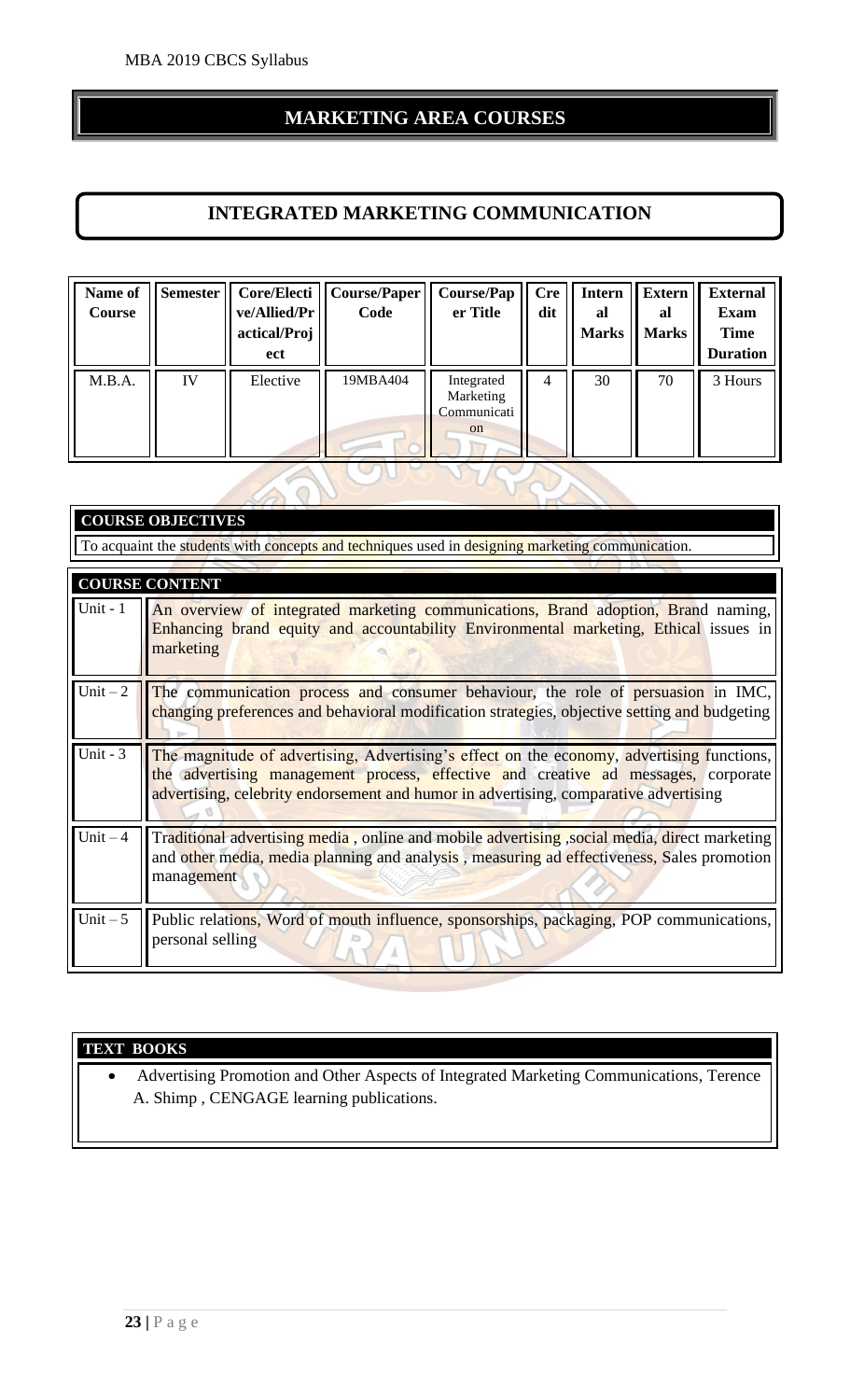- Batra, Myers & Aaker, Advertising management.
- David Jobber and Geoff Lancaster, Selling and Sales Management, 4th edition, 1997, Pitman publishing, London.
- Chunawalla & Sethia, Foundations of advertising theory & practice, Himalaya Publication House, New Delhi.
- Marla R. Stafford and Ronald J. Faber, Advertising, Promotion, and New Media, PHI Private Limited, New Delhi.
- William Wells, John Burnett and Sandra Moriarty, Advertising Principles and Practice, Prentice Hall, Englewood cliffs, New Jersey.
- Y L R Moorthy, Brand Management, Vikas Publishing House Private Limited.

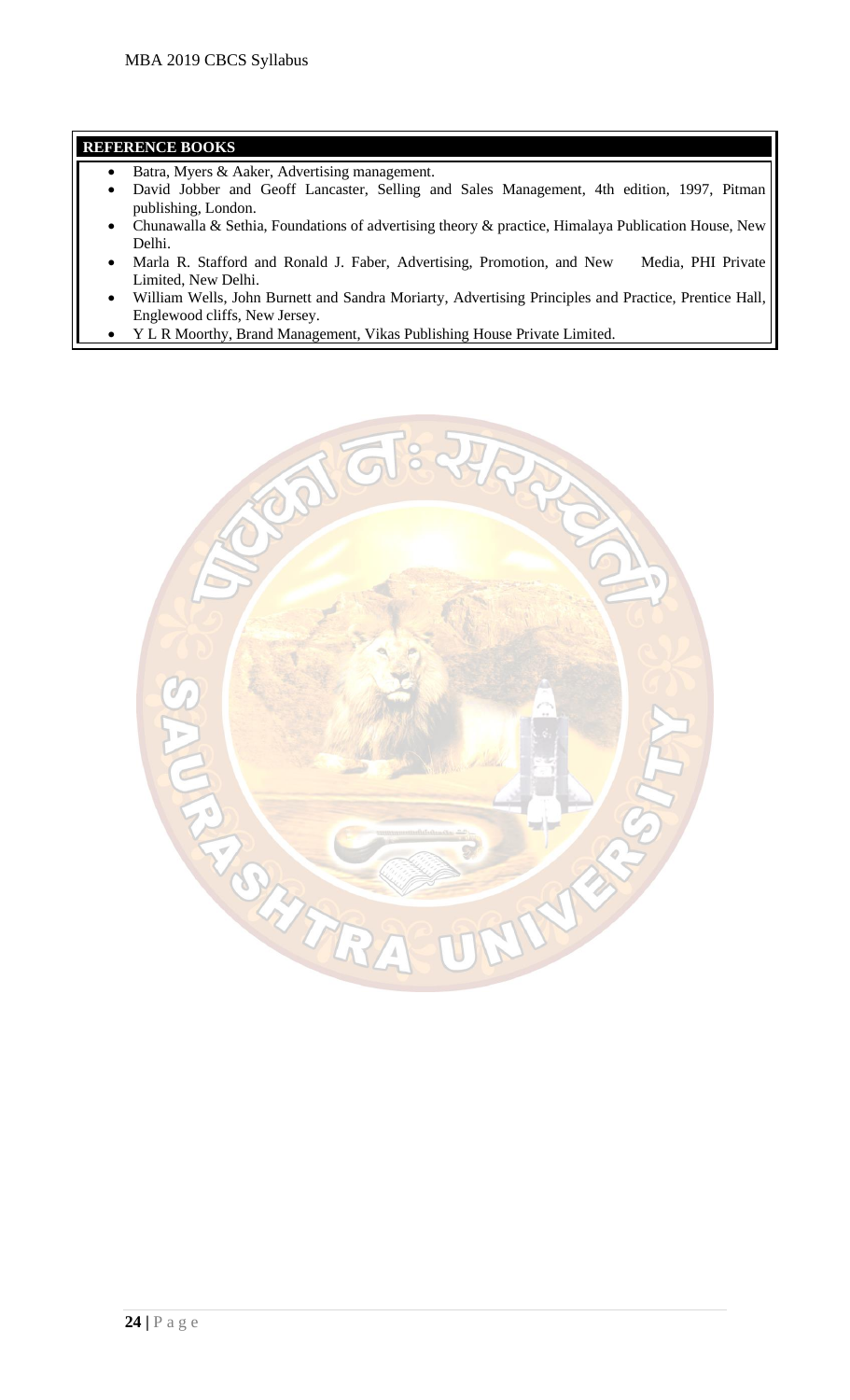#### **RETAILING MANAGEMENT**

| Name of<br>Course | <b>Semester</b> | Core/Electi<br>ve/Allied/Pr<br>actical/Proj<br>ect | Course/Paper   <br>Code | <b>Course/Pap</b><br>er Title | <b>Cre</b><br>dit | <b>Intern</b><br>al<br><b>Marks</b> | <b>Extern</b><br>al<br><b>Marks</b> | <b>External</b><br><b>Exam</b><br><b>Time</b><br><b>Duration</b> |
|-------------------|-----------------|----------------------------------------------------|-------------------------|-------------------------------|-------------------|-------------------------------------|-------------------------------------|------------------------------------------------------------------|
| M.B.A.            | IV              | Elective                                           | 19MBA405                | Retailing<br>Management       |                   | 30                                  | 70                                  | 3 Hours                                                          |

#### **COURSE OBJECTIVES**

This course will familiarize students with concepts and practices of retailing and retail marketing and will give them in depth understanding of various aspects of Retail Marketing.

| <b>COURSE CONTENT</b> |                                                                                                                                                                                                                                                                                                                                                                                                                    |
|-----------------------|--------------------------------------------------------------------------------------------------------------------------------------------------------------------------------------------------------------------------------------------------------------------------------------------------------------------------------------------------------------------------------------------------------------------|
| Unit - 1              | <b>Introduction to Retail</b><br>What is retail, Functions of retailer, Rise of retailer, Retail in India, Drivers of retail Change<br>in India, Retail as Career<br><b>Retail strategy and planning</b><br>Understanding Retail Consumer, factors influencing retail shopper, Retail strategy, Retail<br>value chain, ethics in retail                                                                            |
| Unit $-2$             | Theories of retail development and business models in retail<br>Evolution of retail formats, Theories in Retail development, Life Cycle in retail, Business<br>Models in retail, Indian specific retail models.<br>Internationalization of retail<br>Concept of Internationalization, Determining Market Entry, Pre requisites of Success in<br>international retail, Reasons for failure in international retail. |
| Unit - $3$            | <b>Basics of retail Merchandising</b><br>Process of merchandising Planning, store location, store operation & profitability, Store<br>design and Visual Merchandising, Servicing the retail Consumer<br><b>Retail pricing and Evaluating performance</b><br>Concept of retail Price – Elements of retail Price, Retail Pricing strategies- Evaluating<br>merchandising Performance - Category Management.          |
| Unit $-4$             | <b>Retail Marketing and branding</b><br>Role of marketing in retail - Retail Marketing Mix - STP Approach - Retail image - Retail<br>Communication Mix - Retail Brand.<br><b>Retail Management information System</b><br>Need of Technology in retail - Factors affecting use of technology- Applications of<br>Technology- Internet selling                                                                       |
| Unit $-5$             | Emerging Trends in Retail Management- Vendor Management - ERP -<br><b>Sales</b><br>Automation System-New Means of Selling - non-store based retail - web based Retail                                                                                                                                                                                                                                              |

#### **TEXT BOOKS**

- Pradhan Swapna, Ratailing management, 2nd edition, Tata McGraw hill publishing company limited, New Delhi
- Retail Marketing by A. Sivakumar, New Delhi : Excel Books, 2007.

- Joel R. Evans, Retail management A Strategic Approach, 10th edition, Prentice hall of India, New Delhi
- Barry Bermans and Joel R. Evans, Retail management A Strategic Approach (2004), 9th edition, Prentice hall of India, New Delhi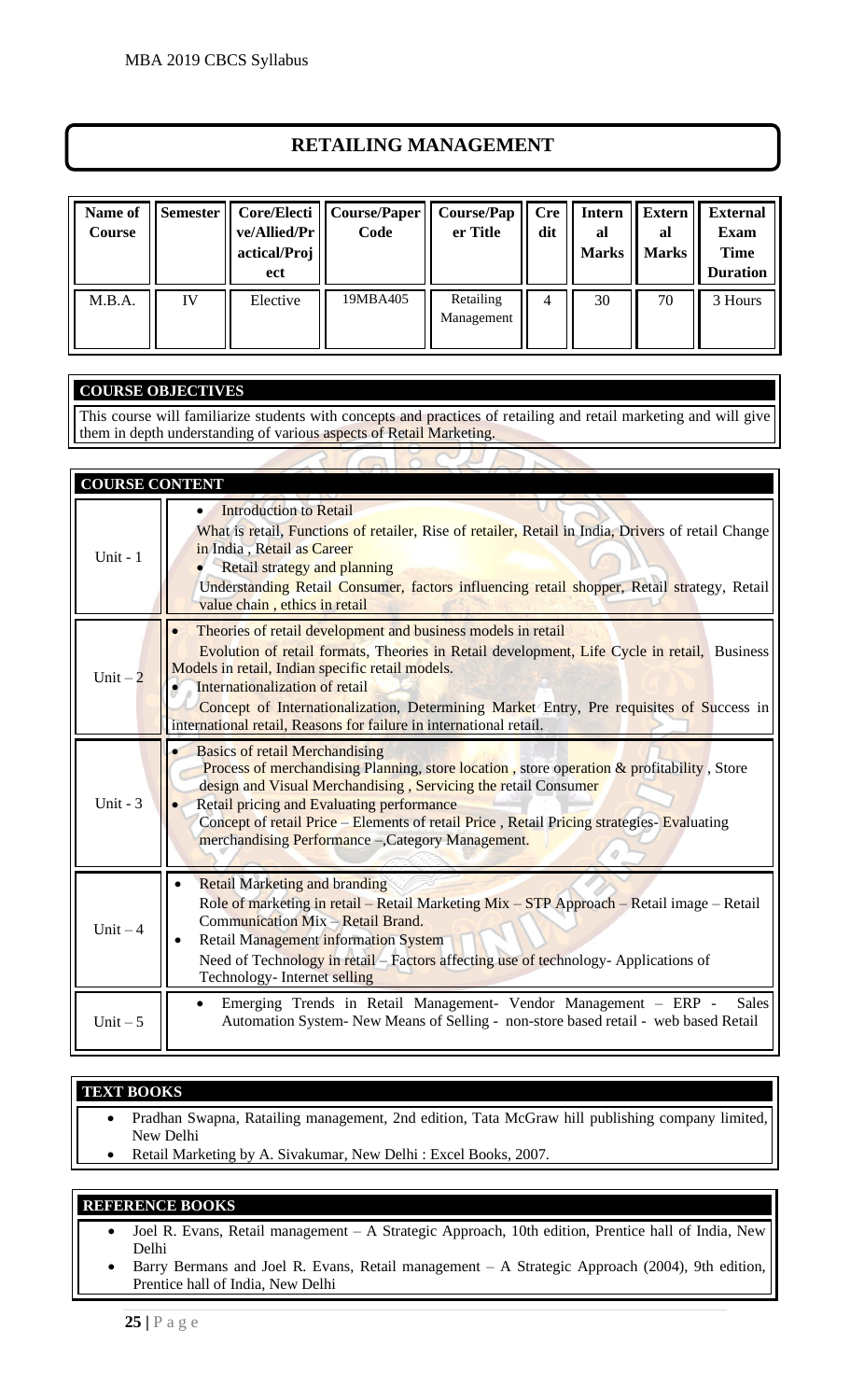#### **FINANCE AREA COURSES**

#### **INDIAN FINANCIAL SYSTEM**

| 19MBA406<br>Indian<br>M.B.A.<br>IV<br>Elective<br>30<br>70<br>3 Hours<br>4<br>Financial<br>System | Name of<br>Course | <b>Semester</b> | ve/Allied/Pr<br>actical/Proj<br>ect | Core/Electi    Course/Paper   <br>Code | <b>Course/Pap</b><br>er Title | <b>Cred</b><br>it | <b>Intern</b><br>al<br><b>Marks</b> | <b>Extern</b><br>al<br><b>Marks</b> | <b>External</b><br><b>Exam</b><br><b>Time</b><br><b>Duration</b> |
|---------------------------------------------------------------------------------------------------|-------------------|-----------------|-------------------------------------|----------------------------------------|-------------------------------|-------------------|-------------------------------------|-------------------------------------|------------------------------------------------------------------|
|                                                                                                   |                   |                 |                                     |                                        |                               |                   |                                     |                                     |                                                                  |

#### **COURSE OBJECTIVES**

The main objectives of this course are to help to learn the various financial services and their role in the overall financial system.  $\mathbbmss{}$ 

| <b>COURSE CONTENT</b> |                                                                                                                                                                                                                                                                                                                                                                                                                                                                                                                                                                                                                                                                                                                                                                                                                                                                                                                                                                                |
|-----------------------|--------------------------------------------------------------------------------------------------------------------------------------------------------------------------------------------------------------------------------------------------------------------------------------------------------------------------------------------------------------------------------------------------------------------------------------------------------------------------------------------------------------------------------------------------------------------------------------------------------------------------------------------------------------------------------------------------------------------------------------------------------------------------------------------------------------------------------------------------------------------------------------------------------------------------------------------------------------------------------|
| Unit - $1$            | <b>Financial System - An Introduction</b><br>Introduction – Components – Functions – Designs – Nature and Role of Financial<br><b>Institutions and Financial Markets</b><br><b>The Financial Systems and the Economy</b><br>Macro-Economic Framework Analysis for Exploring the Role of the Financial System in<br>the Economy – National Income Accounts Flow of Funds Accounts – Trends in Saving<br>and Investments – Relationship between Financial System and Economic Growth<br>Indian Financial Systems in the Pre-reforms Period - Objectives of Financial System<br><b>Reforms</b>                                                                                                                                                                                                                                                                                                                                                                                    |
| Unit $-2$             | <b>Money Market</b><br>$\bullet$<br><b>Introduction – Treasury Bills: Types – Commercial Paper – Commercial Bills – Certificate</b><br>of Deposits - Call/Notice Money Market - Money Market Intermediaries - Money Market<br>Mutual Funds – Link Between Money Market and Monetary Policy in India – Tools for<br>Managing Liquidity in the Money Market<br><b>Debt Market</b><br><b>Introduction – Private Corporate Debt Market – Public Sector Undertaking Bond Market –</b><br>Government Securities Market - Guidelines Relating to Diversification of Activities by<br><b>PDs</b><br><b>Derivatives Market</b><br>$\bullet$<br>Introduction – Benefits – History – Types of Financial Derivatives – Features of<br>Derivatives Market - Traders in Derivatives Market - Derivatives Market in India -<br>Forward and Futures - Futures Trading Strategies - Options - Options Trading Strategies<br>- Derivatives Trading in India.<br><b>New Financial Instruments</b> |
| Unit - $3$            | <b>Banking and Non-Banking Institutions</b><br>$\bullet$<br>Banking Institutions – Functions of Bank - Development of Banking in India – Schedule<br>Commercial Banks – Investments of Banks – Reforms in the Banking Sector - Regional<br>Commercial Banks - Priority Sector Lending - Risk Management in Indian Banks -<br>Investment in SLR Securities- Financial Performance of Schedule Commercial Banks -<br>Cooperative Banks - Financial Inclusion - Non-Banking Financial Companies<br>Management of Non-performing Assets by Banks - Tools Available to Banks to Manage<br>their NPAs                                                                                                                                                                                                                                                                                                                                                                                |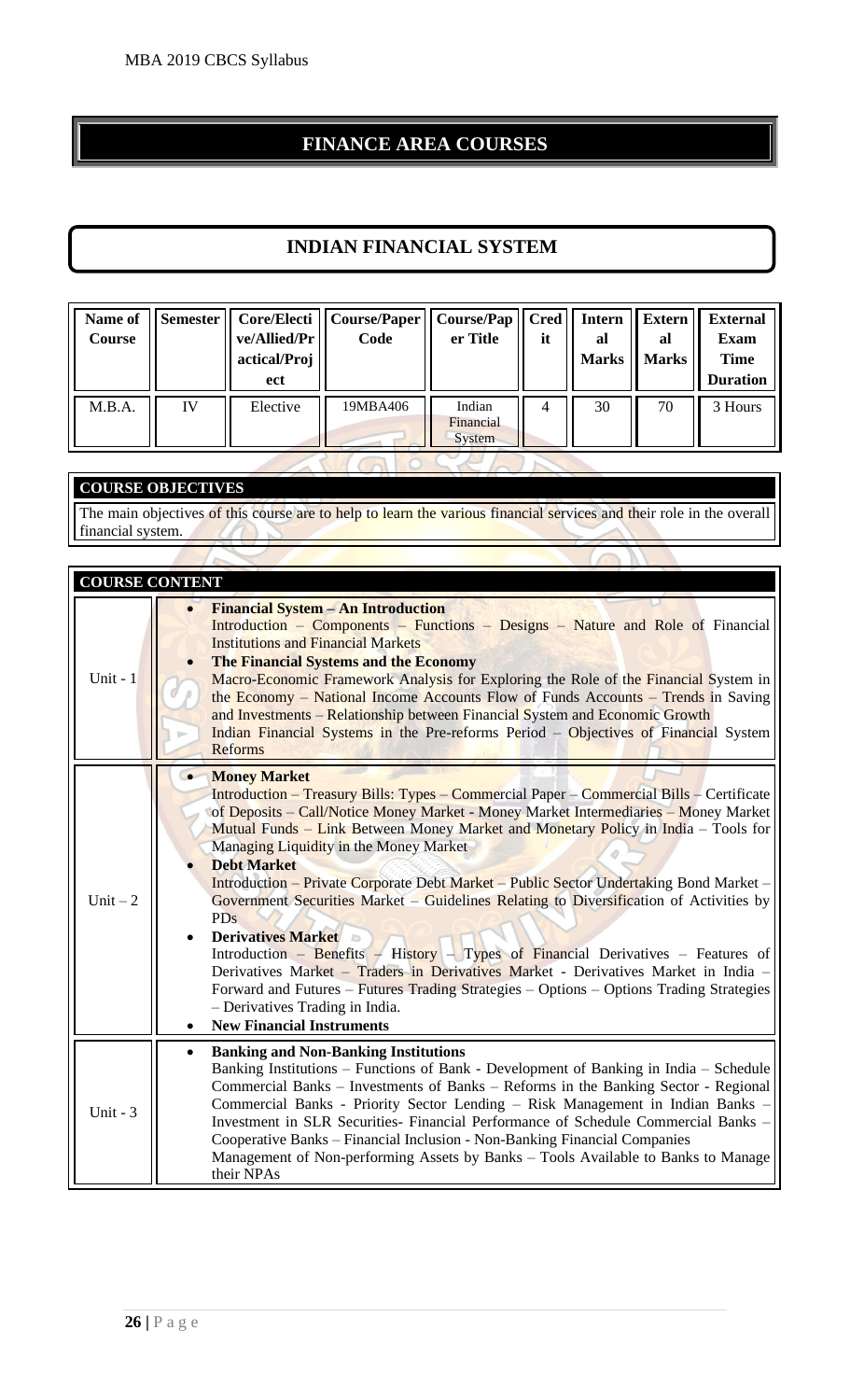| Unit $-4$ | <b>Mutual Funds</b><br>$\bullet$<br>Introduction – History – Mutual Fund Investors and Organization of a Mutual Fund -<br>Types of Schemes – Risk and Return in Mutual Funds - Association of Mutual Funds in<br>India – Unit Trust of India – Growth and Performance of Mutual Funds in India<br><b>Insurance</b><br>$\bullet$<br>Introduction – Origin and Development – Opening up of Insurance Sector – IRDA –<br>Health Insurance – Insurance Intermediaries – Risk Management - General Insurance –<br>Reinsurance – Micro Insurance - GIC & LIC                                               |
|-----------|------------------------------------------------------------------------------------------------------------------------------------------------------------------------------------------------------------------------------------------------------------------------------------------------------------------------------------------------------------------------------------------------------------------------------------------------------------------------------------------------------------------------------------------------------------------------------------------------------|
| Unit $-5$ | <b>Factoring and Forfeiting</b><br>$History - Types - Mechanism - Legal Aspects - Advantages & Limitations$<br><b>Credit Rating</b><br>$\bullet$<br>Concept – Factors Affecting Assigned Rating - International Credit Rating Agencies -<br>Credit Rating in India – Functions – Benefits and Disadvantages of Credit Rating – Types<br>of Rating - Credit Rating Agencies in India - CRISIL - ICRA - CARE - ONICR<br><b>Financial Regulations</b><br>$\bullet$<br><b>SEBI:</b> Power & Functions of SEBI, Achievement of SEBI.<br><b>RBI:</b> Objectives, Origin of RBI, Legal Framework, Functions |

#### **TEXT BOOKS**

- Pathak Bharati, Indian Financial System, Pearson Education, New Delhi, Second Edition
- Sasidharan K. and Mathews Alex, Financial Services and System, Tata McGraw Hill Publishing Company, 2008.

- Gurusamy S., Financial Services and System, Vijay Nicole Imprints Pvt. Ltd., Chennai, 2008.
- Machiraju H.R., Indian Financial System, Vikas Publishing House Pvt. Ltd., New Delhi, 2008
- Khan M.Y., Indian Financial System, Tata McGraw Hill, New Delhi, 2008
- Deodhar & Abhyankar, Indian Financial System, Himalaya Publishing House, Mumbai, 2008.

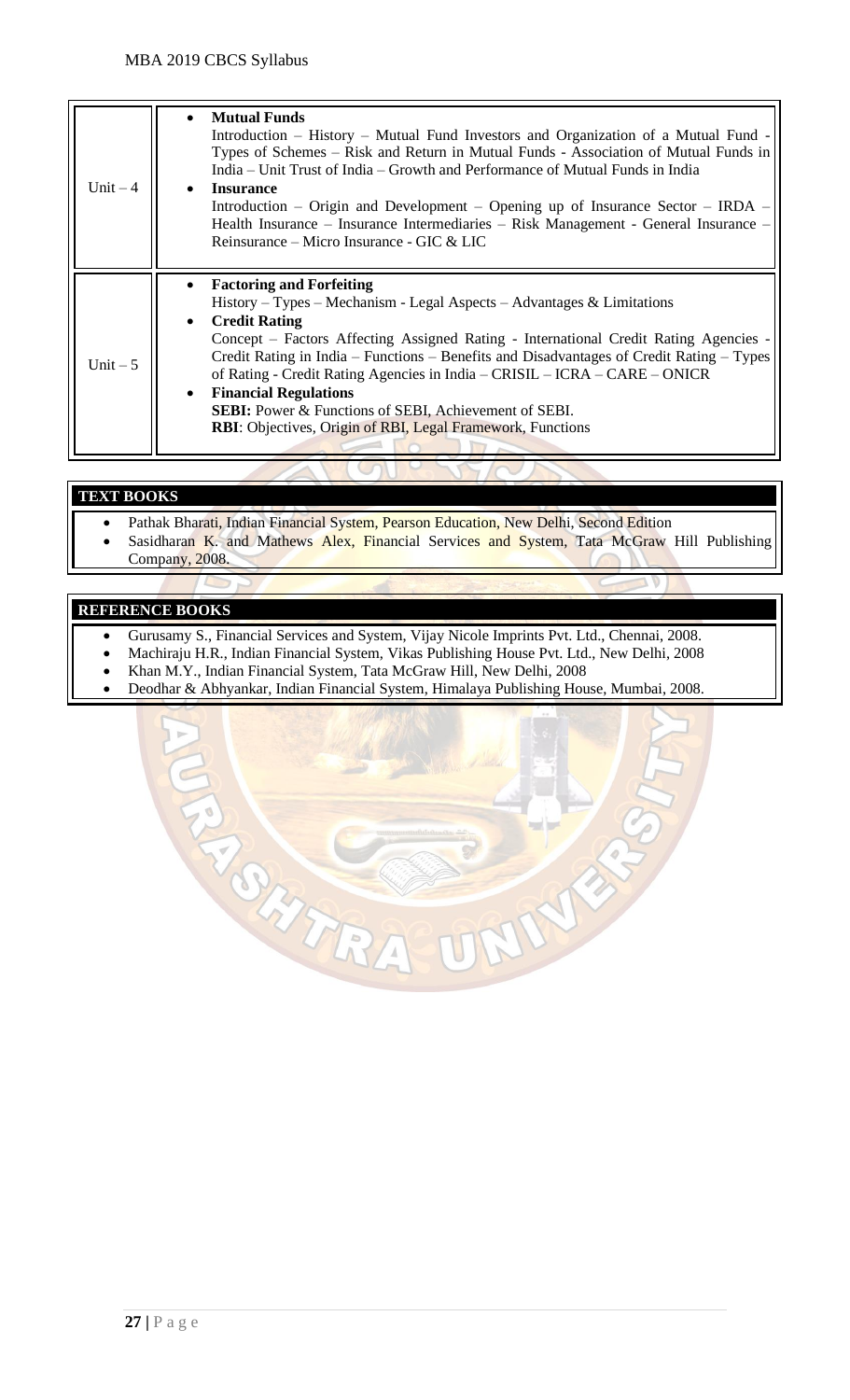#### **RISK MANAGEMENT**

| Name of<br>Course | Semester | ve/Allied/Pr  <br>actical/Proj<br>ect | Core/Electi    Course/Paper  <br>Code | Course/Pap<br>er Title    | it | Cred   Intern<br>al<br><b>Marks</b> | <b>Extern</b><br>al<br><b>Marks</b> | <b>External</b><br>Exam<br>Time<br><b>Duration</b> |
|-------------------|----------|---------------------------------------|---------------------------------------|---------------------------|----|-------------------------------------|-------------------------------------|----------------------------------------------------|
| M.B.A.            | IV       | Elective                              | 19MBA407                              | <b>Risk</b><br>Management | 4  | 30                                  | 70                                  | 3 Hours                                            |

#### **COURSE OBJECTIVES**

The objective of this course is to provide in depth knowledge about the Risk management in financial matters and develop hedging skill among the students.

| <b>COURSE CONTENT</b> |                                                                                                                                                                                |
|-----------------------|--------------------------------------------------------------------------------------------------------------------------------------------------------------------------------|
| Unit - 1              | Introduction to Risk Management                                                                                                                                                |
|                       | Managing Risk - Types of Business Risk - Derivatives - Types of Derivatives - Functions,<br><b>Consequences, Misuses and Criticism of Derivatives</b>                          |
| Unit $-2$             | <b>Forward and Futures</b>                                                                                                                                                     |
|                       | Introduction, Forward: Motive – Features and Settlement, Pricing a Forward and Futures Contract,<br>Commodity Futures, Stock and Index Futures, Currency forwards and futures. |
| Unit - $3$            | <b>Swaps</b>                                                                                                                                                                   |
|                       | <b>Interest Rate Swaps: Features, Type, Applications and Rationale; Currency Swaps - other Swaps</b>                                                                           |
| Unit $-4$             | <b>Options</b>                                                                                                                                                                 |
|                       | Introduction, Terminology, Option Pricing – Basics – Binomial Model – Black & Scholes Model                                                                                    |
| Unit $-5$             | Hedging                                                                                                                                                                        |
|                       | <u>Introduction – Hedging with stock options – Hedging portfolio with Index options.</u>                                                                                       |
|                       |                                                                                                                                                                                |

#### **TEXT BOOKS**

• Srivastava Rajiv "Derivatives & Risk Management" Oxford University Press New Delhi – 2014

- Varma "Derivatives & Risk Management" Tata McGraw Hill
- Janakiramanan Sundaram "Derivatives & Risk Management" Pearson Education
- Agrawal O. P "Financial Derivatives and Risk Management" Himalaya Publications
- Rene M. Stulz "Risk Management & Derivative" Cengage
- Vohra & Bagri "Futures and Options"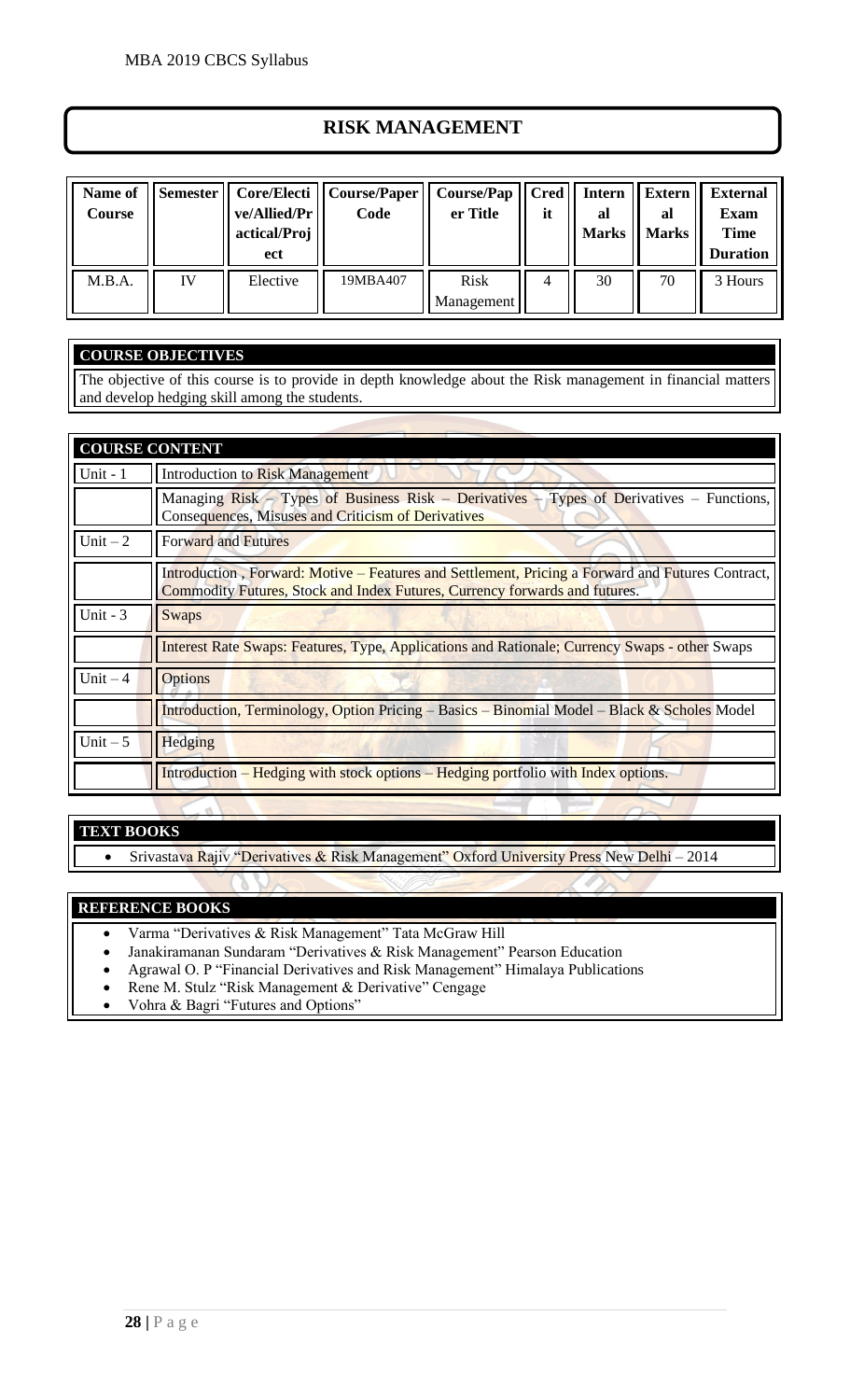#### **HUMAN RESOURCE AREA COURSES**

#### **INTERNATIONAL HUMAN RESOURCE MANAGEMENT**

| Name of<br>Course | <b>Semester</b> | Core/Electi<br>ve/Allied/Pr<br>actical/Proj<br>ect | Course/Paper<br>Code | <b>Course/Pap</b><br>er Title                    | <b>Cre</b><br>dit | Intern<br>al<br><b>Marks</b> | <b>Extern</b><br>al<br><b>Marks</b> | <b>External</b><br><b>Exam</b><br><b>Time</b><br><b>Duration</b> |
|-------------------|-----------------|----------------------------------------------------|----------------------|--------------------------------------------------|-------------------|------------------------------|-------------------------------------|------------------------------------------------------------------|
| M.B.A.            | IV              | Elective                                           | 19MBA408             | International<br>Human<br>Resource<br>Management | 4                 | 30                           | 70                                  | 3 Hours                                                          |

#### **COURSE OBJECTIVES** The purpose of this paper is to provide an understanding of the ways to deal with international human resource.

| <b>COURSE CONTENT</b> |                                                                                |
|-----------------------|--------------------------------------------------------------------------------|
| Unit - $1$            | Introduction and Nature of IHRM<br>$\bullet$<br>Multiculturalism               |
| Unit $-2$             | <b>Staffing in International Business</b><br><b>Training &amp; Development</b> |
| Unit $-3$             | <b>Performance Management</b><br><b>International Compensation Management</b>  |
| Unit $-4$             | Repatriation<br><b>International Industrial Relations</b>                      |
| Unit $-5$             | Issues and Challenges in IHRM<br>Ethics and Social Responsibility              |

#### **TEXT BOOKS**

- International Human Resource Management: Managing people in multinational context, Peter J. Dowling, Denice E. Welch, Randall Schuler, Southwestern Thomson Learning
- International Human Resource Management a Cross-Cultural approach, Terence Jackson, Sage Publication

#### **REFERENCE BOOKS**

- Industrial Relations, Trade Unions & Labour Legislations by Sinha, Sinha & Shekhar
- Global Human Growth Model, M.N Rudra basavaraj, Himalaya Publishing House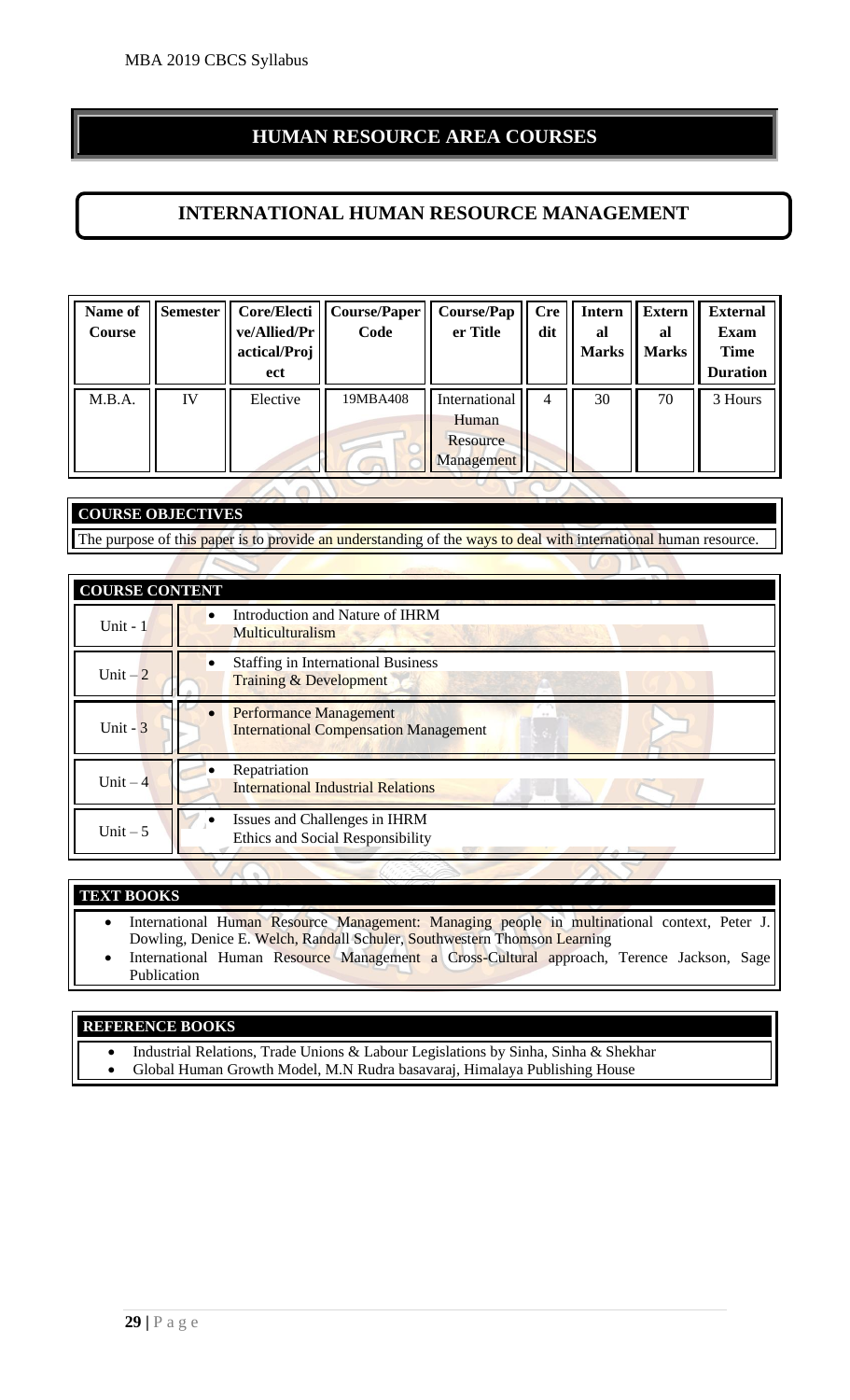#### **MANAGEMENT OF INDUSTRIAL RELATIONS**

| Name of<br>Course | <b>Semester</b> | Core/Electi<br>ve/Allied/Pr<br>actical/Proj<br>ect | Course/Paper  <br>Code | Course/Pap<br>er Title                       | <b>Cred</b><br>it | Intern<br>al<br><b>Marks</b> | <b>Extern</b><br>al<br><b>Marks</b> | <b>External</b><br><b>Exam</b><br><b>Time</b><br><b>Duration</b> |
|-------------------|-----------------|----------------------------------------------------|------------------------|----------------------------------------------|-------------------|------------------------------|-------------------------------------|------------------------------------------------------------------|
| M.B.A.            | IV              | Elective                                           | 19MBA409               | Managemen<br>t of<br>Industrial<br>relations | 4                 | 30                           | 70                                  | 3 Hours                                                          |

#### **COURSE OBJECTIVES**

The purpose of this paper is to provide an understanding of the ways to deal with international human resource.

| <b>COURSE CONTENT</b> |                                                                                                                                                                                                                                                                                                                                                                                                                                                                                                                                                                                                                                                                                                                                                                                                                                                                                                                                                                                                                                                                                                                                     |
|-----------------------|-------------------------------------------------------------------------------------------------------------------------------------------------------------------------------------------------------------------------------------------------------------------------------------------------------------------------------------------------------------------------------------------------------------------------------------------------------------------------------------------------------------------------------------------------------------------------------------------------------------------------------------------------------------------------------------------------------------------------------------------------------------------------------------------------------------------------------------------------------------------------------------------------------------------------------------------------------------------------------------------------------------------------------------------------------------------------------------------------------------------------------------|
| Unit - $1$            | <b>Industrial Relations</b><br>Meaning, Definitions, Characteristics, Factors Affecting IR, Approaches to IR,<br>Participation in IR, Objectives of IR and Human Relations, Dimensions of IR                                                                                                                                                                                                                                                                                                                                                                                                                                                                                                                                                                                                                                                                                                                                                                                                                                                                                                                                        |
| Unit $-2$             | Industrial Disputes Act, 1947 (Bombay Industrial Relations Act)<br>Introduction, Objectives, Definitions, Authorities under ID Act – Works Committee,<br>Conciliation officer, Court of Enquiry, Labor Court, Industrial Court, National<br>Tribunal, Arbitration, Strikes, Types of strikes, Layoffs, Retrenchment and<br>Provisions, Types of Unions as per BIR Act<br><b>Industrial Employment Standing Order Act, 1946</b><br>$\bullet$<br>Introduction, Objects, Definitions, Submission of draft of standing orders, Pre-<br>requisites for certification of standing orders, Model Standing Orders,<br>for approval of Standing orders, Appeal, Modification of Standing<br>Procedure<br>Orders, Certifying Officer                                                                                                                                                                                                                                                                                                                                                                                                          |
| Unit - $3$            | <b>Trade Unions - Trade Union Act, 1926</b><br>Meaning, Definitions, Reasons for joining trade unions, Trade union movement in<br>India, Problems of trade union, Suggestions, National Commission on 2 <sup>nd</sup> Labor for<br>Strengthening trade unions, Registration and Cancellation of Registration, Rights and<br>Privileges of a registered TU, Amalgamation of TUs, Dissolution of unions,<br><b>Factories Act, 1948</b><br>$\bullet$<br>Objects, Definitions, Provisions regarding Health & Safety, Welfare of workers, and<br>Restriction on employment of women and Children, holidays, leave, over time<br><b>Mines Act</b><br>$\bullet$<br>Objects, Definitions Provisions regarding Health & safety, Welfare, Working<br>conditions, Leaves, Holidays Objects, Authorities, Registration<br><b>Contract Labor Act, 1970</b><br>$\bullet$<br>Definitions, Application, Establishments, Jurisdiction of government, Central<br>and<br>State advisory boards, Registration of establishment, Prohibition of contract<br>labor,<br>Licensing of contractor, welfare provisions, Liabilities of the Principle employer |
| $Unit - 4$            | <b>Collective Bargaining</b><br>$\bullet$<br>Introduction, Definitions, Characteristics, Process of CB, Pre-requisites of a Successful<br>CB, Functions of CB, Factors Obstructing CB, CB in India, Suggestions for better<br>functioning of CB<br><b>Workers' Participation In Management</b><br>Meaning, Concept of WPM, Evolution of WPM, Objectives, Factors influencing<br>WPM, Forms and level of WPM, Sachar Committee and Verma Committee on WPM,<br>Participative Forums in India, Necessary conditions for effective working of WPM                                                                                                                                                                                                                                                                                                                                                                                                                                                                                                                                                                                       |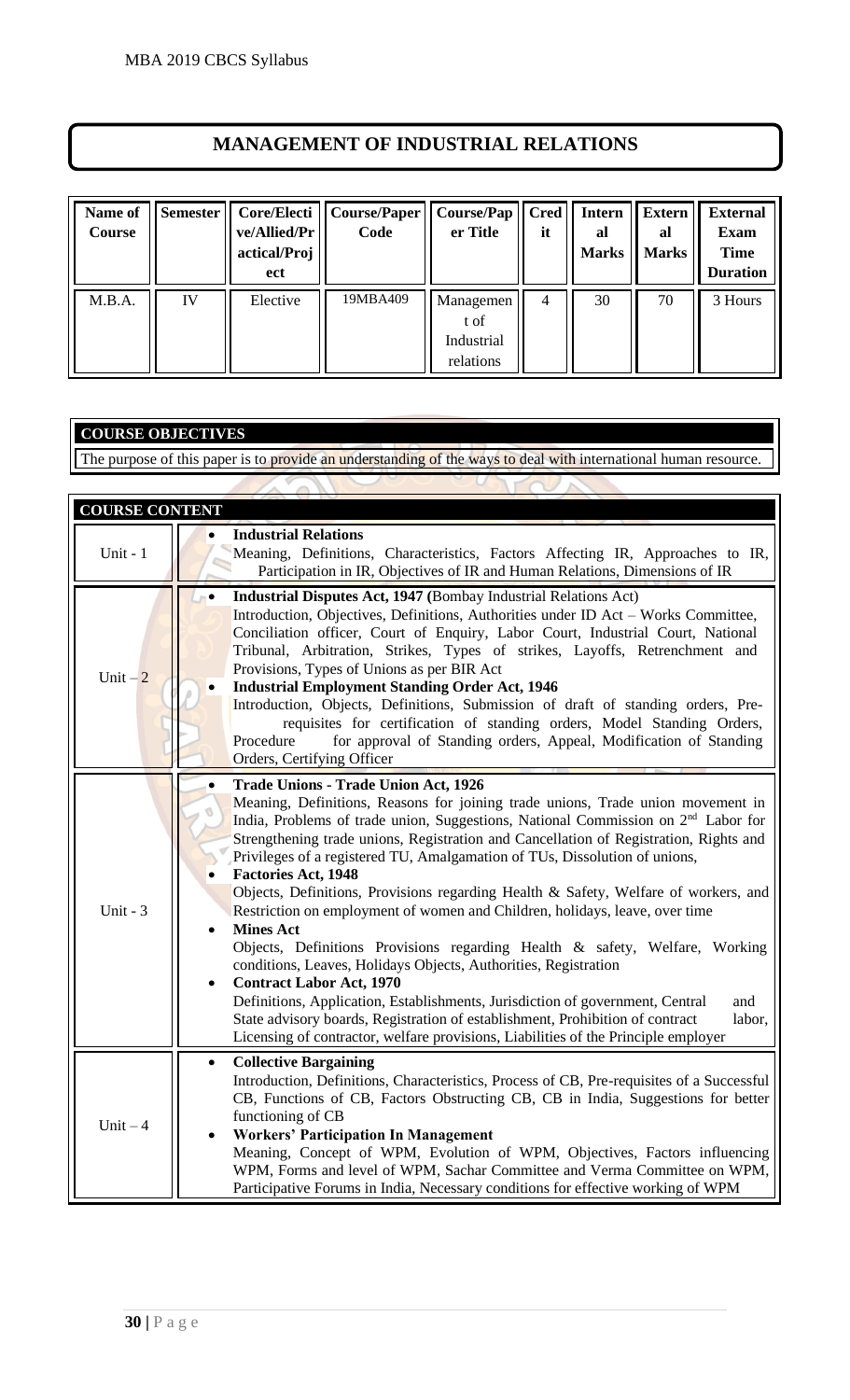| Unit $-5$         | <b>Discipline</b><br>Meaning, Definitions, Characteristics, Objectives of discipline, Types of discipline,<br>Causes, Disciplinary Procedure, Intervention by Tribunal, Types of Punishment<br><b>Grievance Handling</b><br>Meaning, Definitions, Causes, Importance, Pre-requisites of Grievance Handling,<br>Grievance Handling Procedure |
|-------------------|---------------------------------------------------------------------------------------------------------------------------------------------------------------------------------------------------------------------------------------------------------------------------------------------------------------------------------------------|
| <b>TEXT BOOKS</b> |                                                                                                                                                                                                                                                                                                                                             |

- Dynamics of Industrial Relations C.B. Mamoria, 15th edition, Himalaya house of labour laws, New Delhi
- Industrial Labour Laws N.D. Kapoor Sultan Chand & Co, New Delhi
- Taxman's Law, Taxmann Allied Services (P) Ltd., New Delhi

- Industrial Relations& Labour Laws, S.C. Srivastava, Vikas Publications
- HRM and Industrial Relations, Subba Rao, Latest Publishing House

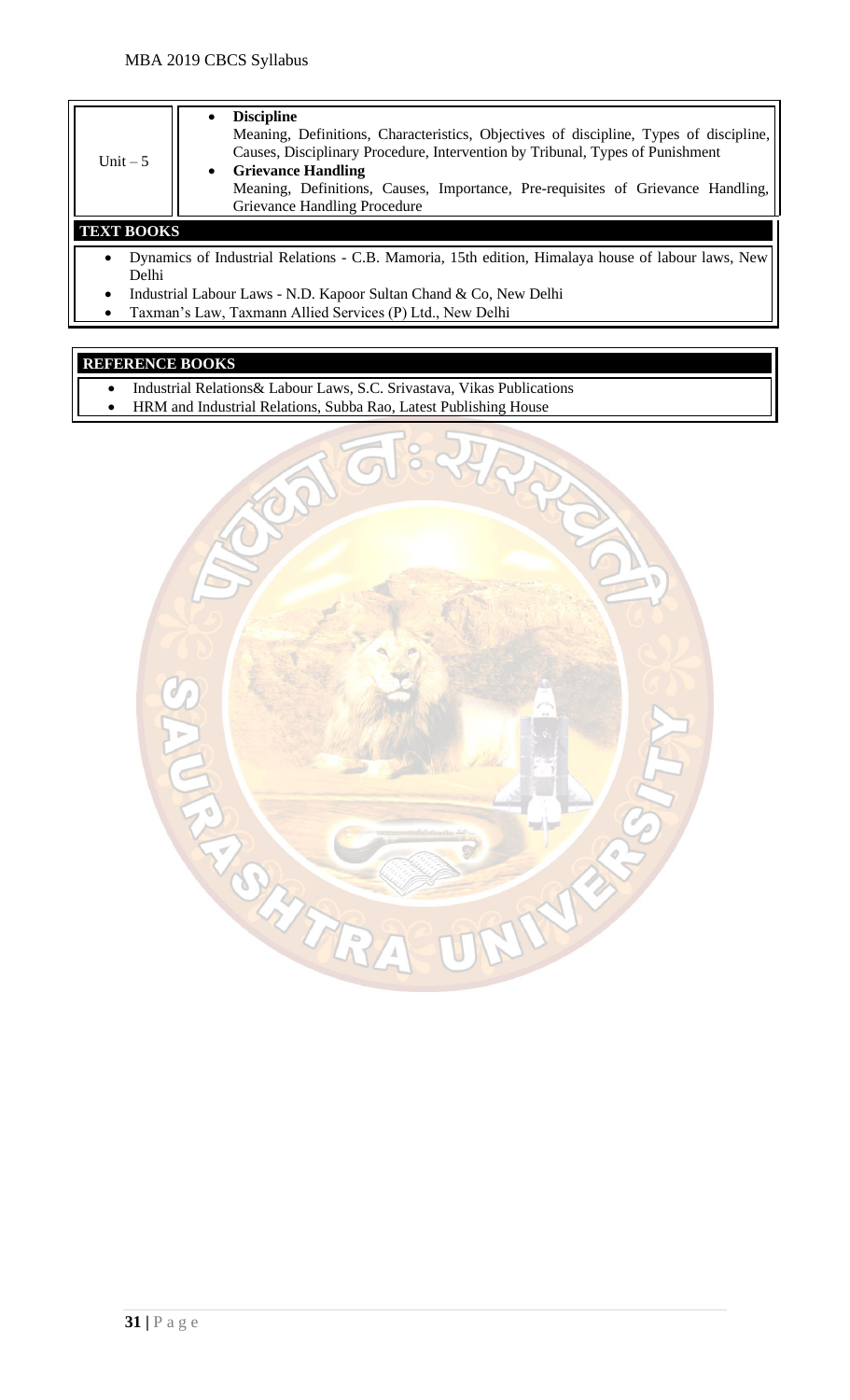#### **INFORMATION SYSTEM AREA COURSES**

#### **STRATEGIC INFORMATION TECHNOLOGY MANAGEMENT**

| Name of<br>Course | <b>Semester</b> | ve/Allied/Pr<br>actical/Proj<br>ect | Core/Electi    Course/Paper   <br>Code | <b>Course/Pape</b><br>r Title                        | Cre<br>dit | <b>Intern</b><br>al<br><b>Marks</b> | <b>Extern</b><br>al<br><b>Marks</b> | <b>External</b><br>Exam<br><b>Time</b><br><b>Duration</b> |
|-------------------|-----------------|-------------------------------------|----------------------------------------|------------------------------------------------------|------------|-------------------------------------|-------------------------------------|-----------------------------------------------------------|
| M.B.A.            | IV              | Elective                            | 19MBA410                               | Strategic<br>Information<br>Technology<br>Management | 4          | 30                                  | 70                                  | 3 Hours                                                   |

#### **COURSE OBJECTIVES**

This course is aimed at developing an understanding of Use of Information Technology as a strategic tool for business management. The course focuses on development of Information Technology Leadership.

| <b>COURSE CONTENT</b> |                                                                                                                                                                                                                                                                                                                                                                                |  |  |  |
|-----------------------|--------------------------------------------------------------------------------------------------------------------------------------------------------------------------------------------------------------------------------------------------------------------------------------------------------------------------------------------------------------------------------|--|--|--|
| Unit $-1$             | <b>Strategic Role of Information System</b><br>Information System as a strategy- Competitive advantage with IS - Value addition<br>through IS - Overview of Business Process Re-engineering                                                                                                                                                                                    |  |  |  |
| Unit $-2$             | <b>Analytical framework for strategic IT initiative</b><br>Strategy and new economics of Information - Information resource and attention -<br>Beyond knowledge management - Mobilizing collective Intelligence<br><b>Strategic competitive advantage by IT</b><br>Value additions with IT - Strategic dimensions of IT outsourcing - Business platforms<br>for $21st$ century |  |  |  |
| Unit - $3$            | <b>Information System planning techniques</b><br>Critical success factors - Business System Planning - End/Means Analysis -<br>Comparison of three techniques                                                                                                                                                                                                                  |  |  |  |
| Unit $-4$             | <b>Knowledge Management</b><br>Introduction to knowledge management - Drivers for KM - From Information to<br>Knowledge - Knowledge Management and Intelligence System                                                                                                                                                                                                         |  |  |  |
| Unit $-5$             | <b>Recent Trends in IT</b><br>Convergence technology - Business Process outsourcing and Knowledge process<br>outsourcing                                                                                                                                                                                                                                                       |  |  |  |

#### **TEXT BOOKS**

• Galliers, R D strategic Information Management: Challenges and strategies –Management Information Systems, Oxford Butterworth – Hememann, 1994

- Mastering Information Management FT prentice Hall Pearson education
- McKenney, James L. Waves of change: Business Evolution through Information Technology, Boston, HBS Press, 1995